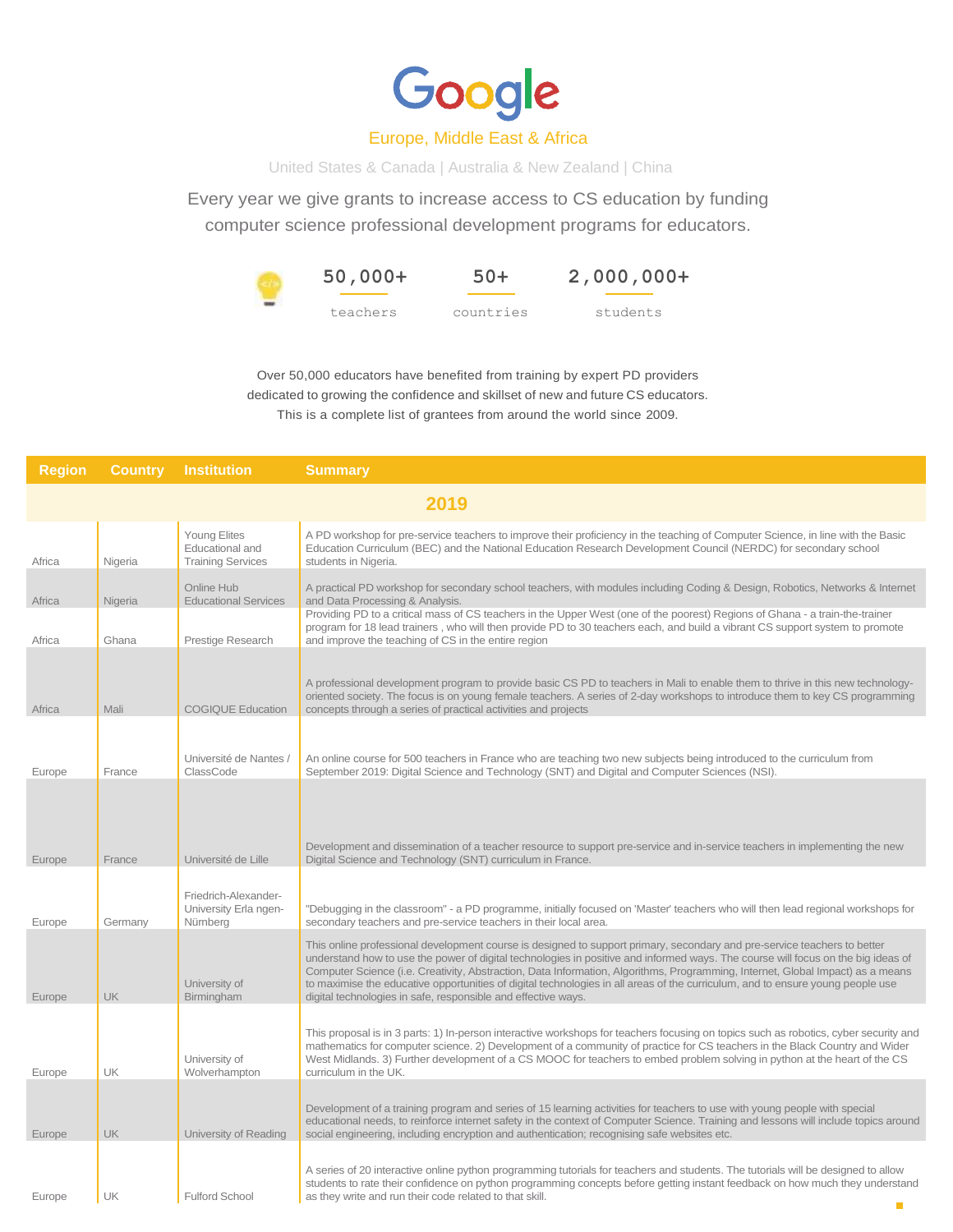| Europe | Ireland | TU Dublin - Tallaght<br>Campus                            | A series of 170+ hands-on, interactive computing camps in schools across Ireland, including training for teachers. The focus of<br>the camps will be to change perceptions of students and teachers to CS, while accounting for and reducing stereotypes and<br>stereotype threat across gender, age, minority (disadvantaged) groups and demographics. A research project will also be<br>conducted.                                                                                                                                                                                                                                                                                                                                                                                                                                                                                                                                                                                                                                                         |
|--------|---------|-----------------------------------------------------------|---------------------------------------------------------------------------------------------------------------------------------------------------------------------------------------------------------------------------------------------------------------------------------------------------------------------------------------------------------------------------------------------------------------------------------------------------------------------------------------------------------------------------------------------------------------------------------------------------------------------------------------------------------------------------------------------------------------------------------------------------------------------------------------------------------------------------------------------------------------------------------------------------------------------------------------------------------------------------------------------------------------------------------------------------------------|
|        |         |                                                           |                                                                                                                                                                                                                                                                                                                                                                                                                                                                                                                                                                                                                                                                                                                                                                                                                                                                                                                                                                                                                                                               |
| Europe | Ireland | University of Limerick                                    | Pratical and collaborative CS workshops to help pre-service STEM teachers to incorporate the development of computational<br>thinking into their teaching practices. The project will also promote and examine how the responsibility for developing<br>'computational thinking' across the whole school curriculum can be shared with non-STEM teachers.                                                                                                                                                                                                                                                                                                                                                                                                                                                                                                                                                                                                                                                                                                     |
| Europe | Ireland | Letterkenny Institute of<br>Technology                    | This workshop will assist educators in devising strategies to positively instill digital citizenship in technical content development<br>such as web development, programming and data analysis in the post-primary junior and senior coding and computer science<br>curriculum. With an increased emphasis on teaching computing in schools in Ireland, there is increasing demand for teachers to<br>introduce digital citizenship as part of the curriculum. This blended learning workshop on "Digital Tattoos" is designed to assist<br>educators in developing their knowledge of digital literacy and pertinent factors effecting online activities for young people, in the<br>context of computing.                                                                                                                                                                                                                                                                                                                                                  |
|        |         |                                                           | Development of a free online course focussed on digital teaching and coding for primary and secondary school teachers in Italy.<br>Modules will be published on a fixed basis in a dedicated group on the WeSchool platform (WeSchool is the leading platform in                                                                                                                                                                                                                                                                                                                                                                                                                                                                                                                                                                                                                                                                                                                                                                                              |
| Europe | Italy   | WeSchool (Oilproject<br>Srl)                              | Italy for digital education). The entire course will be accompanied by videos and handouts that can be used online and<br>downloaded for individual study. At the end of the course there will be a final test, to be carried out online within the WeSchool<br>group.                                                                                                                                                                                                                                                                                                                                                                                                                                                                                                                                                                                                                                                                                                                                                                                        |
| Europe | Italy   | Università degli Studi<br>di Milano                       | This project aims to promote the use of Bebras tasks as a teaching resource, by making them more accessible to teachers and<br>easier to use during classroom activities, and by making their Computational Thinking (CT) educational potential more explicit,<br>also highlighting their connections with other disciplines. These resources will be most beneficial to those Italian teachers -- the<br>majority-- who do not have any formal education in informatics.                                                                                                                                                                                                                                                                                                                                                                                                                                                                                                                                                                                     |
|        |         |                                                           |                                                                                                                                                                                                                                                                                                                                                                                                                                                                                                                                                                                                                                                                                                                                                                                                                                                                                                                                                                                                                                                               |
|        |         |                                                           | An online course for 5,000 teachers in Italy (elementary, middle and high school) on the teaching of educational robotics. The                                                                                                                                                                                                                                                                                                                                                                                                                                                                                                                                                                                                                                                                                                                                                                                                                                                                                                                                |
| Europe | Italy   | Università di Torino                                      | course will be composed of different modules (basic, intermediate and advanced) to meet the needs of each teacher.<br>To support the introduction of a new CS curriculum for K-12 in Poland, this project will develop a set of educational materials for                                                                                                                                                                                                                                                                                                                                                                                                                                                                                                                                                                                                                                                                                                                                                                                                     |
| Europe | Poland  | Warszawska Wyższa<br>Szkoła Informatyki                   | running CS classes with students who are not CS oriented. The project leads will work in cooperation with groups of teachers<br>from schools and universities, across various disciplines (school subjects), to develop a set of projects to be used in Project based<br>Learning (PBL) style in the classroom. All the projects will be unified on a special platform which then will be accessible by<br>teachers and students. The materials will form a kind of e-textbook to support blended learning.                                                                                                                                                                                                                                                                                                                                                                                                                                                                                                                                                   |
| Europe | Poland  | Fundacja Girls Code<br>Fun (Girls Code Fun<br>Foundation) | This project aims to train and support secondary school teachers in Poland interested in learning more about CS Principles. The<br>PD content will be created for participants who have little or no training in Computer Science, but will also include materials for<br>more experienced educators. All materials will be open source and available to all interested teachers in Poland upon completion<br>of an initial 4-week program for local teachers in Warsaw.                                                                                                                                                                                                                                                                                                                                                                                                                                                                                                                                                                                      |
|        |         |                                                           | The primary target group of this project is teachers and students of Primary and Secondary Education. The ultimate goal is to<br>improve the computational thinking and analytical skills of the participants. The ability to code teaches a new way of thinking,<br>unlocks creativity and helps the users to learn how to work in teams. We aspire to help teachers understand the powers of<br>programming for solving problems. The teaching material will be implemented as an online course containing interactive and                                                                                                                                                                                                                                                                                                                                                                                                                                                                                                                                  |
| Europe | Greece  | University of Patras                                      | engaging videos and learning activities.<br>This professional development programme is focused on raising the quality of available educational materials in CS, developing                                                                                                                                                                                                                                                                                                                                                                                                                                                                                                                                                                                                                                                                                                                                                                                                                                                                                    |
|        |         | Institute for Youth                                       | new educational content, connecting educational content with the national curriculum and enabling teachers to implement this<br>knowledge in their classrooms. Teachers will receive new educational materials and equipment that will enable them to improve<br>their CS teaching techniques. With continuous support from IRIM, teachers will collaborate online, develop stronger connections,                                                                                                                                                                                                                                                                                                                                                                                                                                                                                                                                                                                                                                                             |
| Europe | Croatia | Development and<br>Innovativity (IRIM)                    | exchange opinions and suggest ways to improve content. During the school year teachers will be supported in new learnings and<br>implementation of innovation in their teaching and learning.                                                                                                                                                                                                                                                                                                                                                                                                                                                                                                                                                                                                                                                                                                                                                                                                                                                                 |
|        |         |                                                           | We propose a "mobile" series of workshops that will target teachers in their schools, with "hub" training seminars in areas near<br>remote schools in Cyprus (whole-day, Saturdays), with additional online trainings using Hangouts and on-site co-teaching<br>activities. By targeting rural areas, our intention is to promote training to remote areas and use mobile computer labs to enrich the<br>curriculum of schools by introducing new concepts and new tools (e.g. IoT). An online e-learning platform will provide access to                                                                                                                                                                                                                                                                                                                                                                                                                                                                                                                     |
| Europe | Cyprus  | Retro Computing and<br>Gaming                             | videos, notes, worksheets and communication and collaboration tools to enable an online community of practice. We expect to<br>organise at least 1 video conferencing training (1 hour duration) every two weeks, to further support teachers.<br>Build and scale the first Computer Science blended learning course on Scratch in Romania - an ambitious year long training for<br>teachers that will help them build sustainable new pedagogical behaviour. The blended learning course is designed as a<br>semester long intensive experience of learning Scratch, followed by another semester of transferring that to teacher's classroom<br>practice and exercising basic pedagogical self-reflection, with the help of our ready-made teaching guide that will cover 15-18<br>hours of Scratch. Secondary school CS teachers will thus enroll in learning a level-specific content of Scratch, participate in a mix<br>of guided or self-learning activities and assignments, and be guided to prepare project-based activities for their students and |
| Europe | Romania | Associata Techsoup<br>Uniunea Profesorilor                | report afterwards their experiences. The course will be open to teachers from all counties/districts in Romania. The grant will also<br>support the development of the tech infrastructure to enable this project to reach 1,000 teachers in the next 3 years.<br>An online professional development course for CS teachers to support the 'Informatica si TIC' curriculum introduced in 2017. The<br>course will develop 60 lessons for grades 5,6,7,8 free for every teacher in Romania, covering content such as: algorithms, coding,<br>building animations and creating IT&C projects. These lessons will improve the CS learning for over 70,000 students in                                                                                                                                                                                                                                                                                                                                                                                            |
| Europe | Romania | de Informatica din<br>Romania                             | gimnazium schools in Romania. The learning platform will also support discussion and Q&A between teachers. Additionally, the<br>project leads will collaborate with universities who are preparing CS teachers.                                                                                                                                                                                                                                                                                                                                                                                                                                                                                                                                                                                                                                                                                                                                                                                                                                               |

| <b>Region</b> |        | <b>Country Institution</b> | <b>Summary</b>                                                                                                                                                                                                                                     |
|---------------|--------|----------------------------|----------------------------------------------------------------------------------------------------------------------------------------------------------------------------------------------------------------------------------------------------|
|               |        |                            | 2018                                                                                                                                                                                                                                               |
| Europe        | France | <b>ESPE de Poitiers</b>    | Design of a new course in Computational Thinking and game-based learning as part of an initial teacher education programme for<br>future teachers of primary and secondary school students.                                                        |
| Europe        | France | University of<br>Lorraine  | Workshops for secondary school teachers to improve technical skills and introduce new computer science concepts, and<br>developmemt of an online portal of resources and lesson plans science teachers in High School, College and Primary levels. |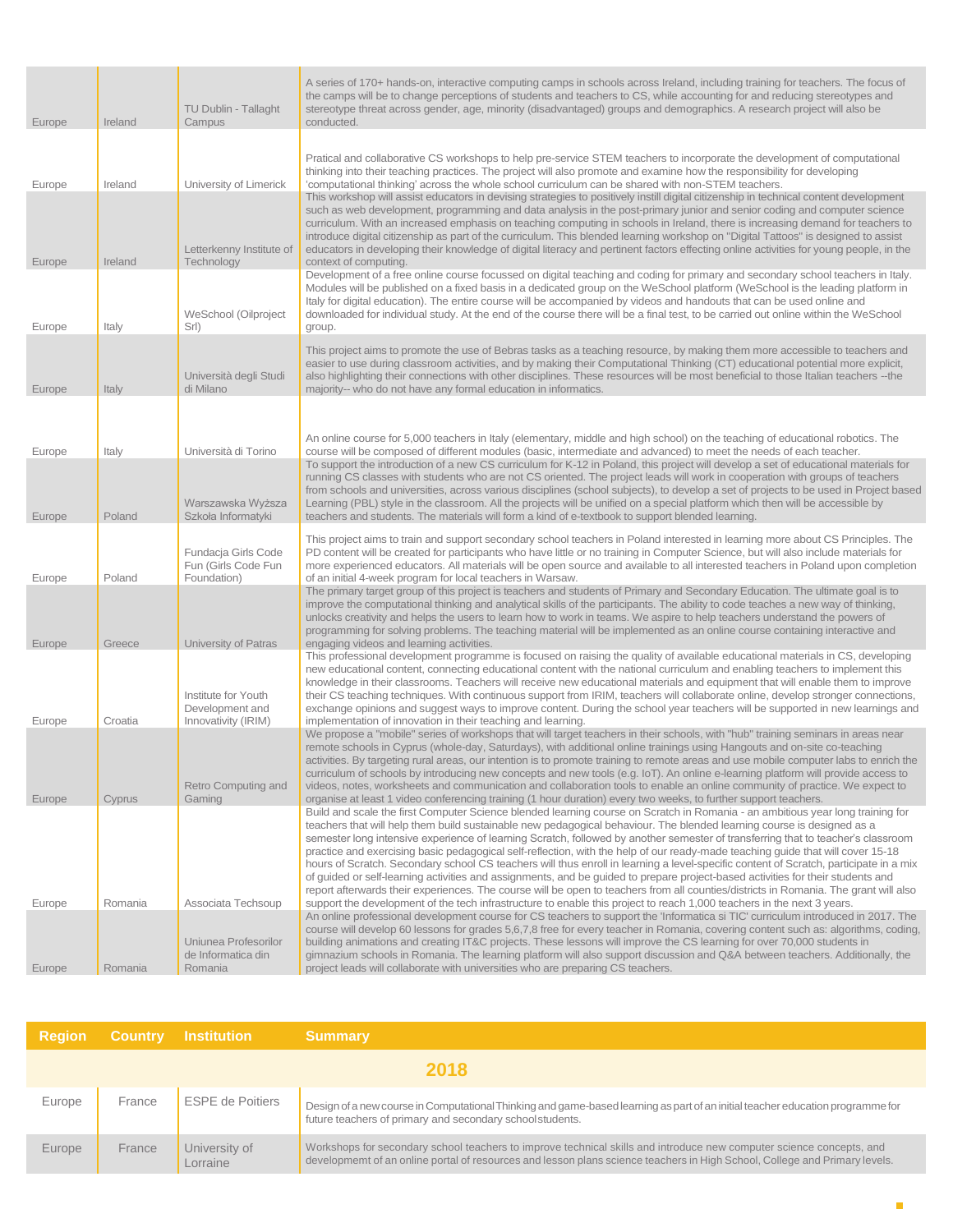| Europe | Germany                | Berlin Brandenburg<br>International School                         | A series of seminars, workshops, and community meet-ups to build teachers' CS and Computational Thinking skills. Teachers will<br>engage with students to practice their newly learned CS skills through weekly CS clubs and classroom guided projects.                                                                                                                                                                                                                                                                                                                                                                                                                                                                                                                            |
|--------|------------------------|--------------------------------------------------------------------|------------------------------------------------------------------------------------------------------------------------------------------------------------------------------------------------------------------------------------------------------------------------------------------------------------------------------------------------------------------------------------------------------------------------------------------------------------------------------------------------------------------------------------------------------------------------------------------------------------------------------------------------------------------------------------------------------------------------------------------------------------------------------------|
| Europe | Germany                | <b>Friedrich Alexander</b><br>University<br>Erlangen-<br>Nuremberg | Based on the findings of a research project "Data Management in Computer Science Education" carried out by the applicant,<br>a professional development course will be developd, focussed on basic concept knowledge and competences in CS, and to<br>provide teachers with an insight into the opportunities offered by data management and data science.                                                                                                                                                                                                                                                                                                                                                                                                                         |
| Europe | Germany                | <b>RWTH Aachen</b><br>University                                   | The InfoSphere - Laboratory for Computer Science will povide a training series for active and prospective teachers of grades 5<br>to 7. Trainee teachers at the InfoSphere have worked with subject experts to develop three modules and content that teachers<br>will then be able to offer in their own lessons: (1) "Learning to play with Scratch", (2) "Quiz Buzzer, Hearts and Shining Houses -<br>Programming with the Calliope mini "and (3)" Programming the First App - Getting Started with the App Inventor ".                                                                                                                                                                                                                                                         |
| Europe | Germany                | University of<br><b>Bremen</b>                                     | This project consists of two interlinked parts: (1) hands-on workshops for elementary school teachers to introduce them to<br>programming with microcontrollers and robotic systems, connected to the school curriculum with a thematic appraoch; and (2)<br>corresponding robotics topics will be integrated into modules of the Bachelor and Master studies for university primary teacher<br>education. A special focus will be the interdisciplinary connection of topics of the social and technical environment with an age-<br>appropriate acquisition of knowledge as well as gender-appropriate didactics. Both fields of action will be linked in the course of<br>the project in such a way that school practice and university elementary education enrich each other. |
| Europe | Ireland                | University Of<br>Limerick                                          | The focus of this programme is to develop pre-service Technology Education teachers' programming skills using low cost single-<br>board computers. The development of computer science concepts will occur through trainee teachers understanding the<br>programming language Python. They will encounter concepts such as variables, functions, conditions, loops, classes, etc. Pre-service<br>teachers will develop a set of computational artifacts to use with students in the classroom, with potential to reach 2,400 students.                                                                                                                                                                                                                                             |
| Europe | Ireland                | <b>NUI Galway</b>                                                  | This project will provide professional development for pre-service and in-service Mathematics teachers, focussed on the new<br>Leaving Certificate CS curriclum. The teachers will participate in face-to-face workshops and online resource sharing. By the<br>end of the programme, the teachers will be able to creatively and independently in computational thinking and problem-solving,<br>employ student-centred methodologies and innovative technologies to engage learners and teach CS effectively and design<br>reflexive Computer Science assessment and evaluation methodologies.                                                                                                                                                                                   |
| Europe | Ireland                | Limerick Institute<br>of Technology                                | The aim of this project is to provide an opportunity for teachers in the Midwest Region of Ireland to engage in an effective<br>way with CS in the Classroom. The focused and practical programme will engage teachers through a series of hands-<br>on, collaborative workshops and hackathons over the course of a year, culminating in a conference and showcase event.<br>The programme will develop the knowledge, skill sets and competencies of teachers so that they can deliver computing<br>programmes in primary and secondary schools.                                                                                                                                                                                                                                 |
| Europe | <b>UK</b><br>(England) | University of<br>Reading                                           | This project aims to address the challenge of the transition from primary to secondary computing education in England. We will<br>engage KS2 and KS3 pre and inservice teachers in developing a more coherent regional approach through the development of a<br>CS Passport. It will include a series of CS projects that students will complete in preparation for KS3. Parents will also be invited<br>to take part in this CS adventure!                                                                                                                                                                                                                                                                                                                                        |
| Europe | <b>UK</b><br>(England) | The University of<br>Manchester                                    | "Multi-day workshops for teachers in local primary schools (part of the university's outreach network) to support the Key Stage<br>2 National Curriculum in Computing. The workshops will focus firstly on 'unplugged' CS activities, then Scratch as a tool for<br>beginning to write and debug code, and finally moving on to using Physical Computing devices.                                                                                                                                                                                                                                                                                                                                                                                                                  |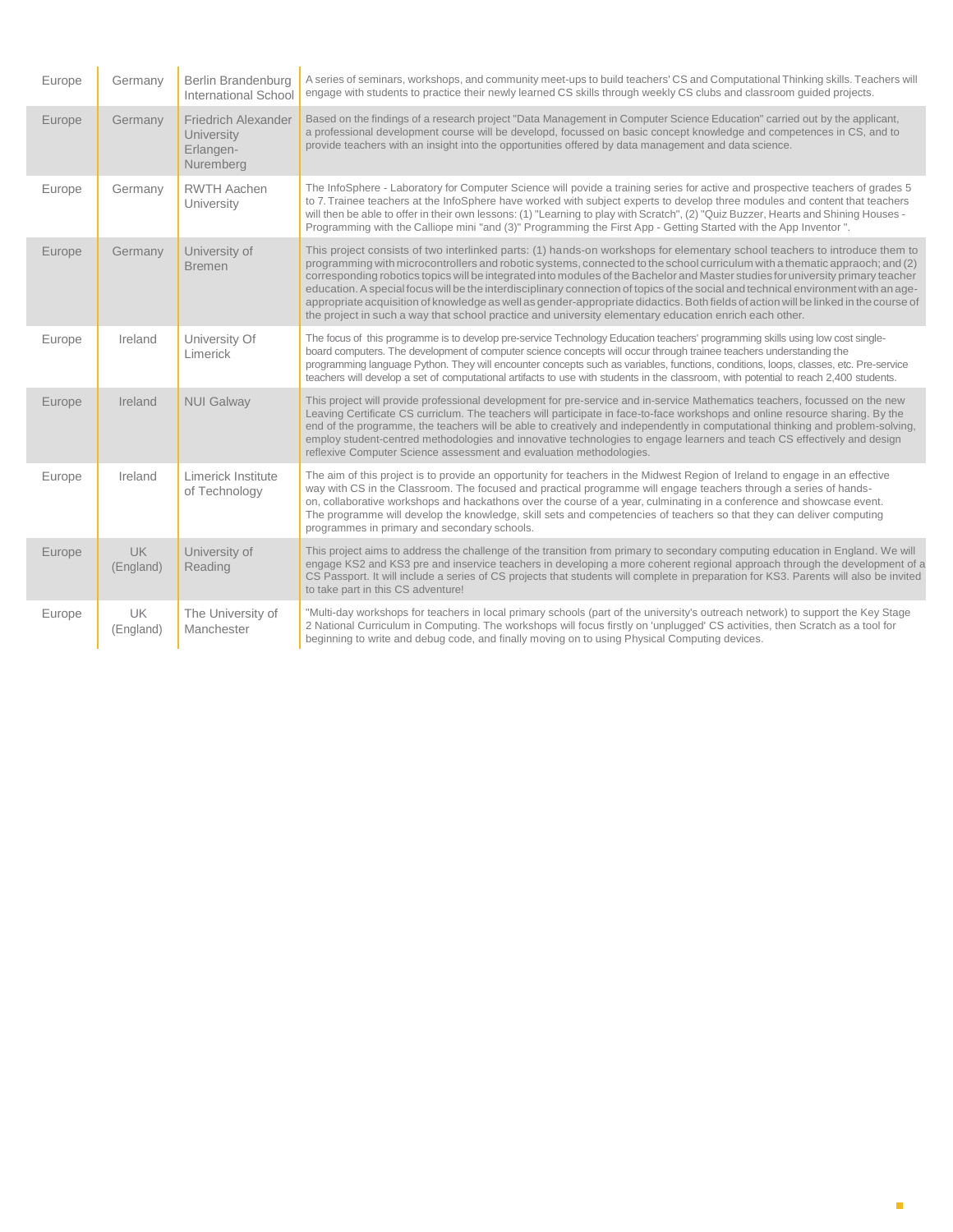| <b>Region</b>  | <b>Country</b>                     | <b>Institution</b>                                                | <b>Summary</b>                                                                                                                                                                                                                                                                                                                                                                                                                                                                                                                                                                                          |
|----------------|------------------------------------|-------------------------------------------------------------------|---------------------------------------------------------------------------------------------------------------------------------------------------------------------------------------------------------------------------------------------------------------------------------------------------------------------------------------------------------------------------------------------------------------------------------------------------------------------------------------------------------------------------------------------------------------------------------------------------------|
| Europe         | UK<br>(England)                    | The University of<br>Manchester                                   | In the UK, the engagement of female pupils in CS significantly decreases once they reach secondary school, with significantly<br>lower numbers of female pupils selecting CS to examination level. This can then be seen to continue a fall out to Advanced and<br>degree level courses being underrepresented in the CS disciplines. This project will support pre-service and in-service teachers<br>to develop effective pedagogy that encourages female students ages 11-14 to actively engage with and want to take Computer<br>Science as an academic and possible career choice.                 |
| Europe         | UK<br>(England)                    | University of<br>Wolverhampton                                    | An 8-week, self-paced MOOC featuring content covering the new areas of the GCSE and A level curriculum involving<br>programming. Online interactions on the MOOC will be complemented with face-to-face MOOC meet-ups, which will take<br>place at Google's Digital Garages - to be arranged. These will give participants the opportunity to meet other teachers in their<br>areas and share best practice.                                                                                                                                                                                            |
| Europe         | <b>UK</b><br>(Northern<br>Ireland) | <b>Stranmillis</b><br><b>University College</b>                   | This project aims to establish a Northern Ireland cohort of accredited Master Teachers for Computer Science. 40 teachers will<br>be supported to successfully complete the BCS Certificate in Computer Science Teaching. This cohort will then be tasked with<br>delivery of CPD by the accredited teachers at the CAS(NI) annual conference, to colleagues within their school, and to teachers<br>from different schools within their learning community, impacting 400 teachers over the total duration of the project.                                                                              |
| Europe         | Italy                              | Università di Pisa                                                | A series of workshops (over 3 months) to introduce secondary school teachers to Computational Thinking as a mental aptitude<br>to describe, analyze and solve problems by designing algorithms that can then be tested on a computer. A second series of<br>workshops will focus on coding (programming), where teachers can test algorithms via hands-on exercies in the computer lab.                                                                                                                                                                                                                 |
| Europe         | Italy                              | APS Programma il<br>Futuro                                        | Professional development courses for Primary and Secondary School teachers to provide basic theoretical and practical CS<br>skills. A number of pilot courses will be carried out with teachers in regions of Italy that already have ties to the Programma il<br>Futuro project (Liguria, Abruzzo, Emilia-Romagna). Each course will last 24 hours, divided into weekly lessons of 2 hours each.<br>The success of these pilot courses will be the starting point for extending this initiative on a national basis.                                                                                   |
| Europe         | Italy                              | Comprehensive<br>Institute of<br>Monteforte<br>d'Alpone           | Delivery and support for teachers to participate in a new course, "Coding in your classroom now", including hands-on<br>professional development workshops, tutoring meet-ups, and a shared virtual space to merge and share ideas and projects for<br>the creation of activities and to share and reinterpret, simple games and / or programs created by the teachers.                                                                                                                                                                                                                                 |
| Europe         | Turkey                             | <b>IDEMA</b> International<br>Development<br>Management           | To develop Computational Thinking (CT) activities, content, and materials for teachers of 1st grade. The PD Opportunity will offer<br>1 hour-length activity and material for teachers to use with 1st grade students each week of the school year (36 hours content<br>in total). A train-the-trainer approach will be adpopted with the aim of directly reaching 10% of all 1st grade primary school<br>teachers in Turkey.                                                                                                                                                                           |
| Europe         | Denmark                            | Trekantsomraadet                                                  | An online training programme to introduce teachers in Math, Danish, and Science to programming in Scratch. A thematic<br>approach to content allows teachers to engage with programming concepts through their own subject discipline. Teachers are<br>provided with thematic lesson plans to use with their students in the classroom (e.g. Math teachers: Programming geometry<br>and statistics; Danish teachers: Storytelling and interactive games)                                                                                                                                                |
| Europe         | Greece                             | <b>Hellenic</b><br>Association<br>of Computer<br>Engineers (HACE) | The programme will deliver courses (teaching material, learning objectives, hands-on exercises, offline activities, grading<br>rubrics, and materials for further study) for primary & secondary school and pre-service teachers, including block-based and<br>conventional programming, web literacy skills and robotics.                                                                                                                                                                                                                                                                              |
| Europe         | Portugal                           | Association of<br><b>Computer Science</b><br><b>Teachers</b>      | Workshops in different cities across Portugal to introduce primary and secondary school teachers to the concepts of<br>computational thinking, programming with robots, new learning scenarios to use with their students. Resources and materials<br>will be shared via http://www.anpri.pt/anprino/.                                                                                                                                                                                                                                                                                                  |
| Europe         | Romania                            | Asociatia Codette                                                 | This project will empower teachers from all backgrounds (both CS and non-CS) to easily teach Computer Science concepts and<br>augment their own classes through the use of CS principles.WE will provide a pedagogic framework to help teachers convey<br>successfully Computer Science to girls and kindle their enthusiasm and interest in the subject. Classroom materials and lesson<br>plans will be designed and shared with all participants.                                                                                                                                                    |
| Europe         | Romania                            | E-Civis                                                           | The project intends to introduce secondary school teachers to the field of robotics, offering them examples and hands on<br>experience, developing a manual with lesson plans and teaching methodology, a training plan that can be used for other<br>teachers and robotics clubs outside the project and examples of projects in the classrooms.                                                                                                                                                                                                                                                       |
| Europe         | Switzerland                        | We Are Play Lab                                                   | A scalable and experiential learning experience based on playful learning principles and creative and collaborative problem-<br>solving strategies to enable primary and secondary teachers to understand basic principles of computer science, key principles<br>of computational thinking and learn how to connect these principles to the existing curriculum and use them on an ongoing<br>basis in the classroom.                                                                                                                                                                                  |
| Europe         | Lithuania                          | <b>Association Rural</b><br><b>Internet Access</b><br>Points      | To create teaching material to develop mobile apps for secondary school children (5-8 grades) in the classroom and in after<br>school activities, introduced to secondary school CS teachers via a 3-day professional development workshop. The new<br>teaching resources will be evaluated for use in the classroom and shared online with the wider CS teaching community.                                                                                                                                                                                                                            |
| Middle<br>East | Qatar                              | <b>Qatar University</b>                                           | To improve teachers' confidence and programming skills by providing them with training in Python programming language, with<br>an emphasis on computational thinking skills. This project is timely in that it addresses the challenge of recent changes in the<br>computing curriculum, where the focus has shifted from digital literacy in the old curriculum to computational thinking. At the<br>end of the training, the educational materials and recorded lectures will be available online to help all teachers even those who<br>did not attend the workshop.                                 |
| Africa         | Ghana                              | The Learn Again<br>Foundation                                     | CodeAlliance summit is a 3 day PD training conference for 1000 selected teachers across Ghana. The summit will include a<br>conference, hands-on training and a plenary and demo day to enable teachers to confidently introduce and teach computer<br>science lessons to primary and secondary school students.                                                                                                                                                                                                                                                                                        |
| Africa         | Ghana                              | <b>Centre for Social</b><br>Innovations                           | "This project will provide training for 80 Computer science teachers in the Brong Ahafo, Ashanti, Eastern and Western regions of<br>Ghana as agents of social innovations through technology. The first phase train teachers in programming using Scratch<br>and Google design through interactive workshops. Teachers will then be tasked with organising a CS learing<br>activity with students and will guide students to complete the assigned project. The overall goal is to equip<br>teachers to effectively meet the deliverables set out in the ICT syllabus of the Ghana education services." |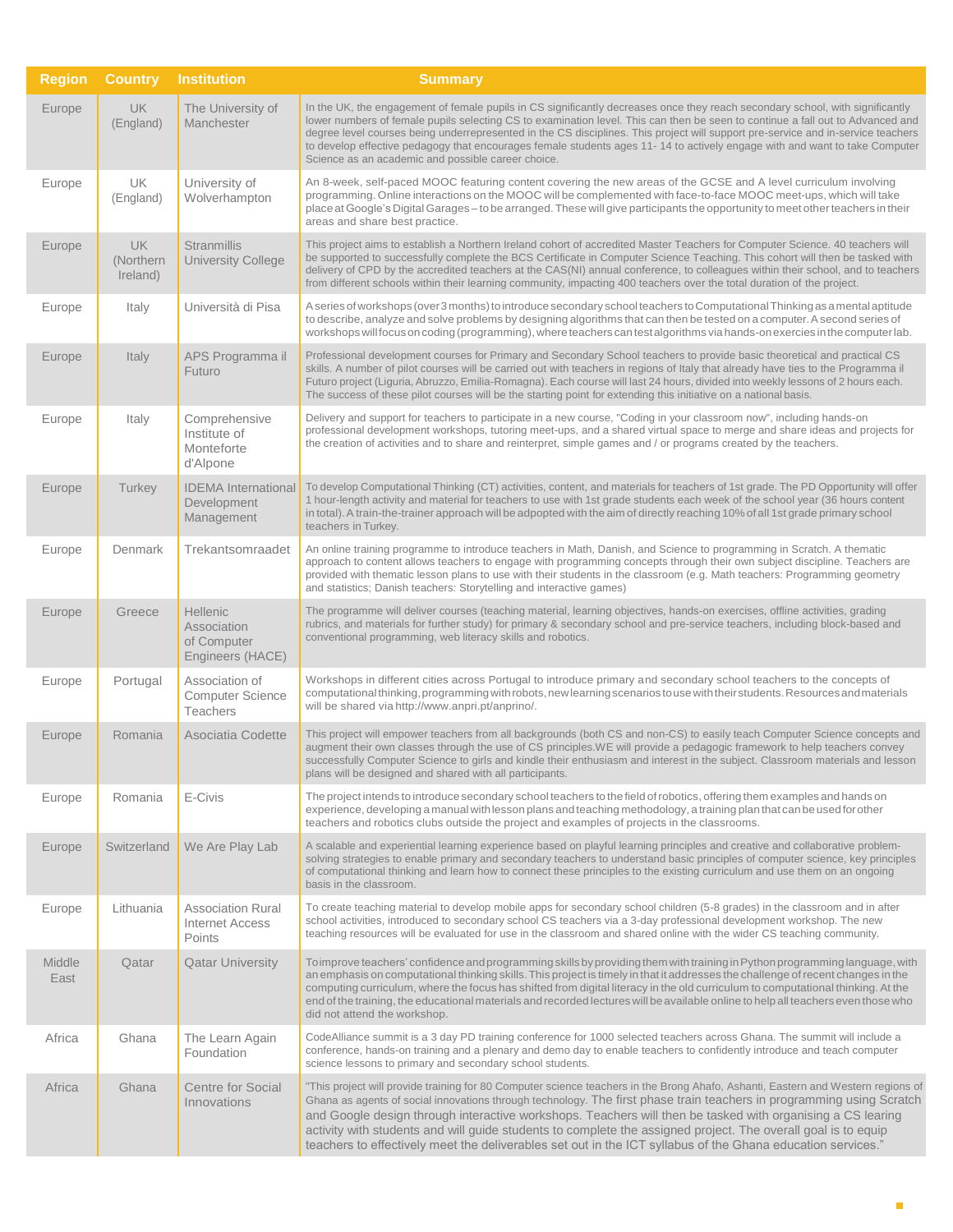| <b>Region</b> |           | <b>Country Institution</b>                                     | <b>Summary</b>                                                                                                                                                                                                                                                                                                                                                                                                                          |
|---------------|-----------|----------------------------------------------------------------|-----------------------------------------------------------------------------------------------------------------------------------------------------------------------------------------------------------------------------------------------------------------------------------------------------------------------------------------------------------------------------------------------------------------------------------------|
| Africa        | Kenya     | @iLabAfrica<br>- Strathmore<br>University                      | Two 5-day workshops for 50 teachers from secondary schools in Nairobi, Kiambu, Kajiado and Machakos counties. A national<br>conference will be organised in August 2019 aimed at designing best practices in teaching and learning CS in secondary<br>schools. A web platform will be availed to offer support and for sharing best practices.                                                                                          |
| Africa        | Kenya     | <b>Kabarak University</b>                                      | This PD program will focus on equiping secondary school teachers of computer studies with transferable knowledge and skills<br>centered around the 7 big ideas of computer science using Arduino boards for practical demostrations.                                                                                                                                                                                                    |
| Africa        | Nigeria   | Online Hub<br>Educational<br>Services                          | Our PD programme aims at creating online training modules for CS educators in line with the obtainable CS curriculum as<br>approved by the National Educational research and curriculum development and the Universal Basic Education Board to cover<br>specific and core aspects of CS which includes; Programming Language & Steps, Networking Topology, Database Management,<br>Computer Software, Hardware & Communication Systems. |
| Africa        | Swaziland | Swaziland<br>Foundation for<br><b>STEM Education</b><br>(SFSE) | This 12-month PD program will introduce, engage & support teachers with diverse teaching backgrounds to reinvent the<br>classroom experience though Project Base Learning (PBL), CT and CS. Whether a teacher is new to teaching CS or have<br>experience, the PD programme will promote growth in their teaching practice, empower them to become comfortable with CT/<br>CS curricular materials, principles and pedagogy.            |

|        | 2017         |                                                                                                      |                                                                                                                                                                                                                                                                                                                                                                                                                                                                                                                                                                                                                                                                                                                                                                                                                                                                                                                                                                                                                                                           |  |
|--------|--------------|------------------------------------------------------------------------------------------------------|-----------------------------------------------------------------------------------------------------------------------------------------------------------------------------------------------------------------------------------------------------------------------------------------------------------------------------------------------------------------------------------------------------------------------------------------------------------------------------------------------------------------------------------------------------------------------------------------------------------------------------------------------------------------------------------------------------------------------------------------------------------------------------------------------------------------------------------------------------------------------------------------------------------------------------------------------------------------------------------------------------------------------------------------------------------|--|
| Africa | Cameroon     | GetReady                                                                                             | Our project aims at using CS to upgrade STEM subjects teaching methods and activities in Cameroonian secondary schools, with<br>the goal to make these subjects more understandable and practical for students. Currently, poor methods, practices and<br>even content are the rule, and lead most students to be focused on memorizing what will allow them to have good marks,<br>instead of understanding what they need to acquire real skills. Through our project, students and STEM teachers will learn how<br>they can use CS to improve their way of learning and teaching. A specific CS curriculum will also be provided to students and CS<br>teachers, to train them on computational thinking and basic programming.                                                                                                                                                                                                                                                                                                                        |  |
| Africa | Ghana        | Hapa Foundation                                                                                      | In 2016, we worked with 16 mixed sex schools to set up and run coding clubs in these schools. Based on the interest from the<br>Forum of Heads of Girls Senior High Schools (FOHGSHS) to promoting STEM to girls, our goals for 2017 is to focus on 16 girls<br>only senior schools in 4 regions (states) of Ghana. We will be using the Django Girls training curriculum to undertake the training.<br>The program focus is in 3 parts. The first is to train 28 female teachers to develop the technical ability in building Django<br>websites. The teachers will be trainers for Django Girls trainings for their schools ICT club. The second part involves training 80<br>students of the ICT Clubs to become Django champions, they will provide support for their teachers at the club's training sessions.<br>The third part supports the school curriculum. The ICT syllabus of Ghana (https://goo.gl/ueZZkH) requires teachers to teach<br>Website Design and Programing. These trainings will support the schools meet these requirements.    |  |
| Africa | Kenya        | Laikipia University                                                                                  | FOUR primary focus areas(COMPUTER NETWORKS;WEB PROGRAMMING; DATABASE DESIGN; SYSTEM DEV) one for each<br>session of THREE months from 1st June 2017 to 30th June 2018 as stipulated in the below:<br>Each of the FOUR sessions has a specific focus area tailored to suit the high school computer studies curriculum in Kenya. The<br>focus areas are mainly selected to suit year 3 students in high school who have finalized with introductory content in computer<br>science and are being equipped with relevant computer science content to prepare them for their final year computer science<br>project in year 4                                                                                                                                                                                                                                                                                                                                                                                                                                |  |
| Africa | Senegal      | Mobile4Senegal                                                                                       | The proposed program will target students and teachers in high schools in Thies.<br>It will focus on teaching programing through drawing and animations with JavaScript and Processing.js. We chose technologies<br>that are adapted to the context of Senegal: offline use and no need of buying specific hardware.<br>The model is based on: 1) workshops for teachers; 2) workshops for students organized by<br>Mobile4Senegal and teachers; 3) workshops organized by teachers in their respective schools; 4) network of mentors for<br>teachers (1-to-1 mentoring and class observation); 5) production of teaching material (in French and available online);<br>6) inter-school competition; 7) monitoring and evaluation; 8) dissemination of the results.<br>The education team is composed of: Jean-Marie Preira, professor of Computer Science at ESMT in Dakar, and Christelle Scharff,<br>professor of Computer Science at Pace University in NYC. They are the co-founders of Mobile4Senegal.                                             |  |
| Africa | South Africa | Peo Ya Phetogo in<br>partnership with<br>University of the<br>Western Cape and<br>Mozilla Foundation | In 2016 we established tech clubs to educate young girls and teachers on basic web development skills. In 2017, we aim to<br>establish programming modules which these clubs can use to transfer this skill to each cohort that joins and finishes modules in<br>the club. Following each lesson which is conducted in schools and in our university labs, teachers and girls from the school will<br>give feedback on what they learnt from the lessons and how they aim to take that back to their website development project.<br>We aim to use the freely available stacks online for them to see how the programming environment interlinks to give a final<br>website. The test of whether the outcome was attained is to let teachers lead their technology clubs in developing the winning<br>website and database and present their websites at the end of the year. At the end of this each school will have a shared google<br>drive with teaching material, a website and resource portal, a peer learning club where learners graduate from. |  |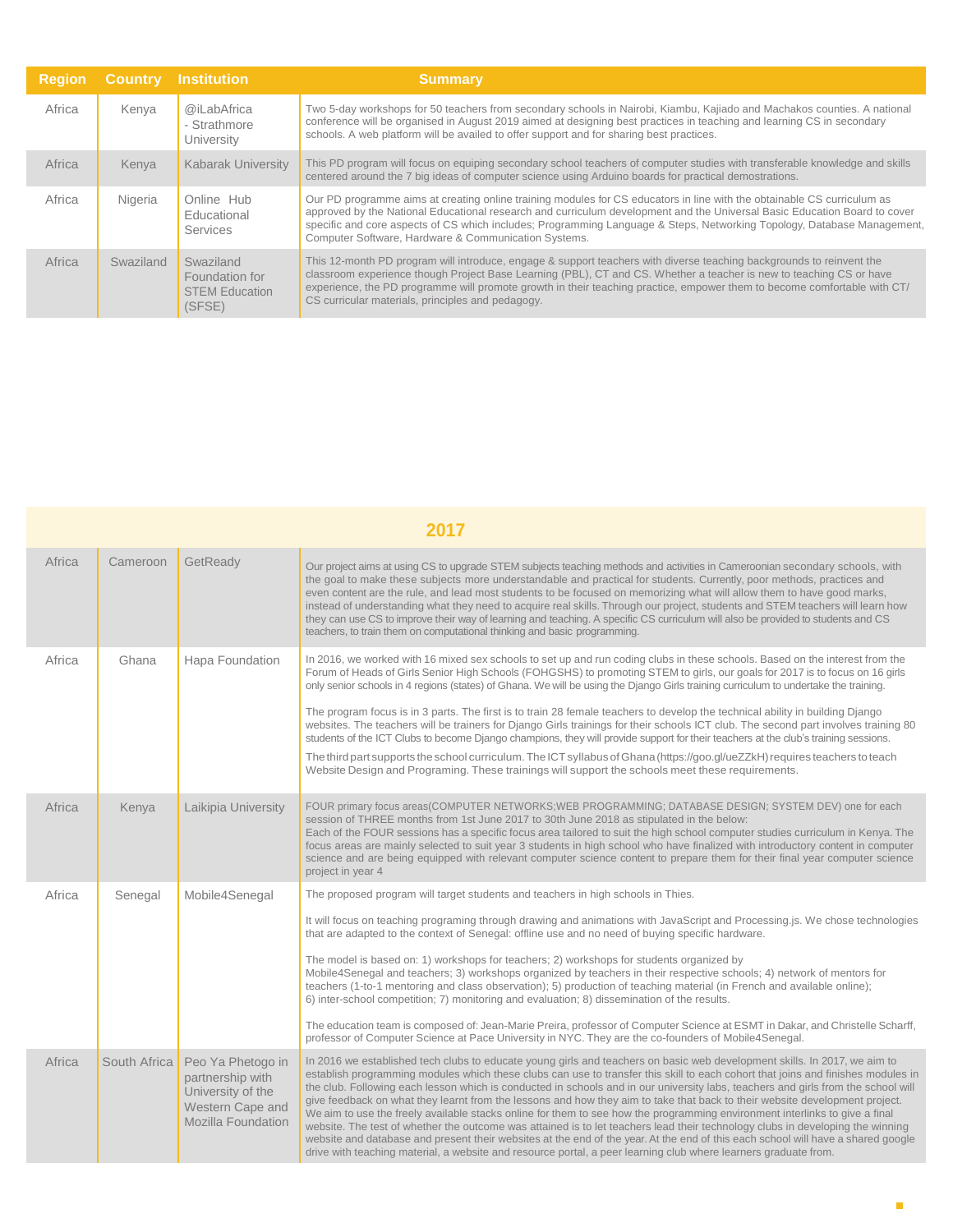| <b>Region</b> | <b>Country</b>    | <b>Institution</b>                                   | <b>Summary</b>                                                                                                                                                                                                                                                                                                                                                                                                                                                                                                                                                                                                                                                                                                                                                                                                                                                                                                                                                                                                                                                  |
|---------------|-------------------|------------------------------------------------------|-----------------------------------------------------------------------------------------------------------------------------------------------------------------------------------------------------------------------------------------------------------------------------------------------------------------------------------------------------------------------------------------------------------------------------------------------------------------------------------------------------------------------------------------------------------------------------------------------------------------------------------------------------------------------------------------------------------------------------------------------------------------------------------------------------------------------------------------------------------------------------------------------------------------------------------------------------------------------------------------------------------------------------------------------------------------|
| Africa        | Swaziland         | Swaziland<br>Foundation for<br><b>STEM Education</b> | The PD program will focus on introducing and increase Computational Thinking (CT) and Computer Science (CS) capacity and<br>competence among educators in Swaziland and encourage them to<br>integrate CT and CS to their teaching practice. Through this PD project/problem based activities, teachers (with no computer<br>science background) will learn CT (Decomposition, Pattern Recognition, Abstraction, and Algorithm Design) concepts and to<br>implement algorithms (coding) using a graphic base programming languages, The EV3 Education Software.<br>The PD and COP program is a 12 months of intense designing/developing algorithms, programming, sharing and reflection, and<br>application of skills learned, tailored to meet the participants Teachers needs. Program enables participants to experience being<br>both a student and a teacher, developing teachers competence and confidence in CT and CS. This will allow discovery of how<br>CT and CS fits in their classroom activities and subject areas.                             |
| Europe        | Austria           | Graz University of<br>Technology                     | We will create a MOOC called "Tinkering with mobile hard- and software: Pocket Code meets<br>physical computing". Tinkering with hardware has become a growing trend in schools and among kids. Participants will use our<br>free visual programming App Pocket Code. Pocket Code has extensions for LEGO Mindstorms, littleBits, Raspberry Pi, Arduino,<br>and micro:bit. In the MOOC we show how Pocket Code can be used with these extensions in an engaging and fun way. All<br>sensors, cameras and speech functions of the smartphone can be used in the projects. One section in our MOOC will focus on<br>being creative just with a smartphone and non-electronic tinkering materials. Our key value is the focus on mobility. With Pocket<br>Code you can use a smartphone as a part of your creative work. E.g. mounting your smartphone on a simple robot allows to give<br>it a face, voice, visions, GPS awareness, and much more. You can also attach a creative installation on an outdoor wall because<br>you need no additional power supply. |
| Europe        | Belgium           | <b>Hasselt University</b>                            | We will focus on two areas: (1) physical computing for high schools students 14y - 18y and (2)<br>computational thinking, algorithms and programming for high school students 16y - 18y. These are the same focus areas as<br>in our 2016-2017 CS4HS project. In addition, we will target pupils of the age group 10y - 14y as well, as there is an increased<br>interest in Flanders to teach programming at this age group given the increasing popularity of coding clubs (Coderdojo) and the<br>growing interest in STEM-<br>education that starts at this age level. As teachers for this age group have little to no background in computer science, we will<br>extend our program to also target teachers without any prior programming<br>experience. Through our collaboration with the teacher training departments of several university<br>colleges we want to amplify the impact of our project and aid in the development of computing<br>pathways for the respective age group.                                                                  |
| Europe        | Cyprus            | Ideodromio                                           | The curriculum of Computer Science (CS) in secondary education in Cyprus remains too focused on computer literacy (http://<br>archeia.moec.gov.cy/sm/110/ap_periechomeno.pdf), while the curriculum of primary education has no provision for CS or<br>programming.<br>Our main focus will be on teachers (primary and secondary education) that (a) have a CS-background but little to no experience<br>in teaching, (b) have experience in teaching but little to no experience in programming, (c) pre-service teachers from various<br>non-CS backgrounds with little to no experience in either teaching or programming.                                                                                                                                                                                                                                                                                                                                                                                                                                   |
| Europe        | Czech<br>Republic | Jednota Skolskych<br>informatiku                     | Our ultimate goal is to introduce CS into general education in Czechia as a rigorous subject aimed at efficient and creative<br>problem solving skills. This project is a part of this effort. One of the<br>preconditions for success is teacher qualification.<br>The most sustainable way to increase it is a cultural shift from the typical "mind your own business"<br>attitude to appreciate the benefits of collaboration, sharing and constructive feedback. Teachers need to step out of their<br>comfort zone and take responsibility for their professional development.<br>We want to stimulate the necessary attitude changes in teachers along with improvements in their knowledge and skills in CS<br>and how to teach it. Our last CS4HS project helped to establish local hubs, where teachers tackle common trouble, share good<br>practice and mutually facilitate further<br>development. We will challenge them to continue to grow by developing, testing, improving, publishing and sharing reusable CS<br>teaching resources.         |
| Europe        | France            | University of Lille                                  | The main goal of the project is to construct a mooc on computer science for teachers of French high schools who teach to kids<br>aged from 11 to 14.<br>- During this mooc we will provide full lessons for programming with Scratch : both on paper support and videos. We will also<br>test the understanding by puzzles to solve using Scratch.<br>- We also have written a large number of unplug computer sciences activities (around 150 pages). These activities are to be<br>done without computer, but will prepare and reinforce the work done with computer. Moreover with these activities we can do<br>really different activities (eg. algorithm for<br>Delaunay triangulation).<br>All these resources are written to be used in class, but will be firstly be used for teachers to assimilate the notions. All the<br>documents and videos will be publicly released after the mooc.                                                                                                                                                            |
| Europe        | Greece            | EduACT                                               | In Greece there are more than 100 remote schools either that are far away from educational and support centers (ie the island<br>of Gaydos, the smallest and southeast EU border). Because of the way teachers are transferred in Greek schools, in most cases<br>they do not have sufficient experience to teach computer science subjects or inadequate support from the Ministry or/and<br>training centers. Our intention is to focus on newly-appointed teachers with little to no teaching experience and to strengthen<br>them through an online community of practice with synchronous and asynchronous means of communication and support.<br>The need grows even greater keeping in mind that nearly 60.000 refugees reside in Greece at the moment, with 21.000 of<br>them being children at school age. All teachers appointed at remote schools or working at schools that support hot-spots<br>should be strengthen to teach basic computer science concepts and help all students develop basic 21st century skills.                             |
| Europe        | Ireland           | Dublin City<br><b>University</b>                     | The project will focus on developing secondary school teachers' understanding of and ability to use CS concepts by showing<br>them how App Inventor can be used to develop apps and enabling them to develop their own apps based on the examples<br>provided. No prior knowledge is assumed and the focus is on hands-on, practical experience for the teachers to demystify<br>CS. Many secondary school teachers in Ireland are not very comfortable with using technology, even basic technology for<br>educational purposes and it is important to build up their confidence and knowledge in the area. Our current CS4HS project<br>(May 2016 - May 2017) tells us that teachers do enjoy using App Inventor and it does help in their understanding of CS concepts.<br>Our aim is to show them that they can develop their own resources and that App Inventor can be used to develop cross-<br>curricular resources. The aim of this CS4HS application is to build on our current CS4HS project and to scale it up to a wider<br>cohort of teachers.    |

п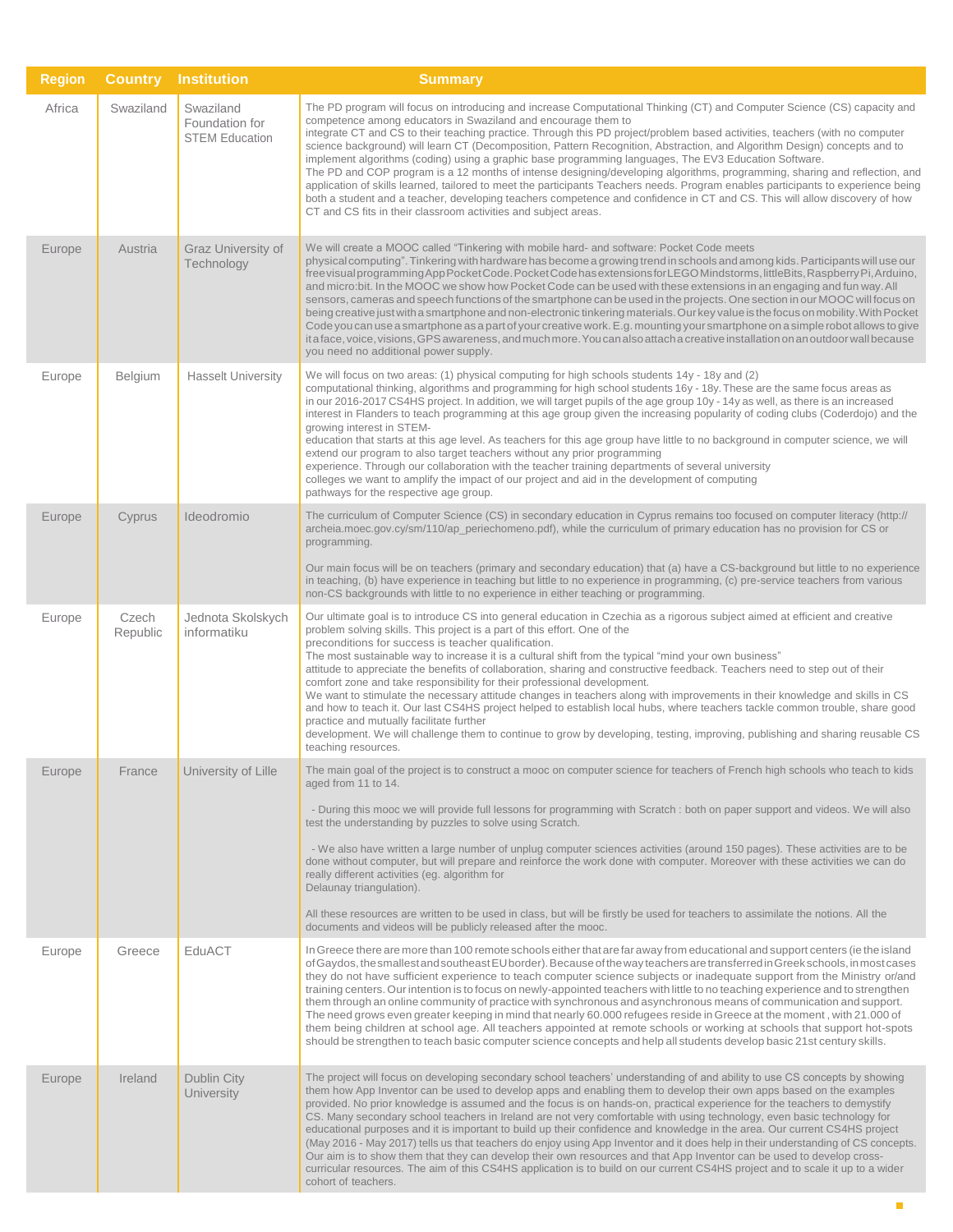| <b>Region</b> | <b>Country</b> | <b>Institution</b>                                           | <b>Summary</b>                                                                                                                                                                                                                                                                                                                                                                                                                                                                                                                                                                                                                                                                                                                                                                                                                                                                                                                                                                                                                                                   |
|---------------|----------------|--------------------------------------------------------------|------------------------------------------------------------------------------------------------------------------------------------------------------------------------------------------------------------------------------------------------------------------------------------------------------------------------------------------------------------------------------------------------------------------------------------------------------------------------------------------------------------------------------------------------------------------------------------------------------------------------------------------------------------------------------------------------------------------------------------------------------------------------------------------------------------------------------------------------------------------------------------------------------------------------------------------------------------------------------------------------------------------------------------------------------------------|
| Europe        | Italy          | University of Milan                                          | We plan to organize a training workshop directed to teachers who have no formal background in<br>computer science and teach STEM disciplines in primary or non CS-vocational secondary schools.<br>The workshop will focus on constructivist teaching strategies to promote informatics as a scientific discipline, to develop<br>computational thinking skills and problem solving competences.<br>The contents and learning strategies will be chosen and developed starting from the successful experiences and know-how of<br>the ALaDDIn lab, who developed a CS teaching methodology called Algomotricity (a name combining algorithm and motoric).<br>Such approach exploits kinesthetic learning activities, having the aim of informally exposing learners to a specific informatic<br>topic, followed by an abstract learning phase devoted to let learners build their mental models of the topic under<br>investigation and a final computer-based phase to close the loop with their previous acquaintance<br>with applications.                    |
| Europe        | Italy          | University of Urbino                                         | The proposal aims at empowering teachers by making them able to use intuitive block-based visual programming tools and<br>unplugged coding activities at school to develop and exploit computational thinking as a transversal skill.<br>Primary focus are "apps" as "practical applications" of coding co-created by teachers and students to stimulate and unleash<br>their creativity in the context of different subject areas.<br>Participants will build an App together with their students as part of their teaching practice during the School year.                                                                                                                                                                                                                                                                                                                                                                                                                                                                                                    |
| Europe        | Lithuania      | <b>Association Rural</b><br><b>Internet Access</b><br>Points | The introduction of computational thinking in compulsory education requires support measures to prepare teachers. In<br>Lithuania, teaching Computer Science (CS) in a fun, effective and relevant way in schools remains a challenge. Technical<br>difficulties, lack of skills and knowledge to create engaging content, lack of confidence and support are only few reasons to be<br>mentioned.<br>This project 'The Promoters of Computational Thinkers' aims at promoting computer learning based on teaching secondary<br>school CS teachers of opportunities for making mobile apps in a classroom. In recent years' app programming classes for                                                                                                                                                                                                                                                                                                                                                                                                          |
|               |                |                                                              | children have gained attention as mobile devices have been actively used by children from a very young age. To offer children<br>making a mobile app for their phone would be seen as an exciting activity. Including mobile apps in a class would be an<br>important element encouraging children to become creators and develop vital problem-solving and critical thinking skills.                                                                                                                                                                                                                                                                                                                                                                                                                                                                                                                                                                                                                                                                            |
| Europe        | Lithuania      | Lithuanian<br><b>Computer Society</b>                        | CS (Informatics) facilitates exploration and the creation of knowledge. Exploring CS concepts is important. Our team<br>emphasizes deep understanding of CS concepts and activities based on solving problems (tasks) used at HS lessons. Main<br>focus of the teacher training activities is not CS per se, but on solving tasks. Many CS concepts were selected as basis for CS<br>education at lower secondary school during last school year in Lithuania. Researchers from Vilnius University had developed CS<br>concept based model (CS4HS grant 2016: http://bebras.lt/3s/informatikos-mokymas-mokytojams). Forfurther development,<br>teachers need more diverse activities that can lead students to deeper understanding CS. Based on our long experience<br>at teaching CS in schools, we suggest to develop card-games for HS students to learn CS - discovering ALGORITHMS<br>UNPLUGGED. Each task will be well-prepared: interesting, fun, and matched to one or few CS concepts and computational<br>thinking.                                   |
| Europe        | Poland         | <b>Adam Mickiewicz</b><br>University, Poznan                 | The primary goal of our project is to prepare supplementary materials for CS teachers of secondary and high schools, helpful in<br>teaching CS. We plan to create an online, open source book, which will be developed later by the teachers. We intend to present<br>teachers with new teaching techniques,<br>according to the Computer Science Unplugged project, developed by CS Education Research Group at the University of<br>Canterbury, NZ. We would like to create the web page which could help teachers to exchange their ideas (e.g. CS Unplugged<br>lesson scenarios).                                                                                                                                                                                                                                                                                                                                                                                                                                                                            |
| Europe        | Poland         | <b>Nicolaus</b><br>Copernicus<br>University                  | The main focus of our proposal is on preparation of teachers to become CS teachers, improving their confidence and<br>competence in teaching computer science and to be able to run CS lessons in schools according to the new CS national<br>curriculum. In the syllabus of the course we will follow the<br>preparation standards for CS teachers which consist of four main areas of teachers knowledge and skills: knowledge of content<br>(CS), teaching and learning strategies (pedagogy), learning<br>environments (in schools and virtual), professional knowledge and skills. The course will be primarily<br>focused on hands-on experience of participants what will allow them to elaborate lessons plans for their classrooms and also<br>as samples for other teachers. New (school) CS areas will be also the subject of instruction and participants activities, among<br>them: programming in block-visual languages (Scratch, Blockly) and in textual languages (Python), programming robots,<br>unplugged CS, and<br>computational thinking. |
| Europe        | Romania        | Asociatia Tech<br>Lounge                                     | Our program is focused on promoting mobile development in High Schools from Romania, for educational purposes, as well as<br>to promote IT&C as a viable career choice for both genders. Our workshops will be directed at High School girls, who are usually<br>not encouraged to pursue STEM careers. To our workshops we will invite High School teachers to observe and aid our trainers<br>in the teaching process, while also underlining pedagogy methods which are proven effective (including how to overcome<br>unconscious bias). We provide two learning frameworks: one for Computer Science teachers who need this for teaching<br>domain-related knowledge, and one for other types of teachers (STEM and non-STEM) who want to incorporate building an app<br>in their curricula to support their teachings.                                                                                                                                                                                                                                     |
| Europe        | Romania        | Asociatia Techsoup<br>Romania                                | Starting with the new school year in September 2017, Romania will introduce for the first time an<br>introduction to CS ("informatics and digital skills") in the compulsory educational framework for<br>secondary education (11-15 years old students).<br>In most rural, small urban, and underprivileged areas schools, this new subject will be taught by secondary school teachers with<br>little or no prior experience in teaching computer science, or without a computer science background. This teacher's' training<br>need has been addressed publicly by both the Ministry of Education and the Ministry of Communication - without a plan in<br>place how or when to address it.<br>The main focus of this development proposal is to pilot a scalable PD methodology for first-time<br>secondary school CS teachers, using mentoring and peer to peer work with high-school CS teachers.<br>In this pilot, we will work with 20 experienced high-school teachers and 100 first-time secondary school teachers in up to 5                         |
|               |                |                                                              | counties/district.                                                                                                                                                                                                                                                                                                                                                                                                                                                                                                                                                                                                                                                                                                                                                                                                                                                                                                                                                                                                                                               |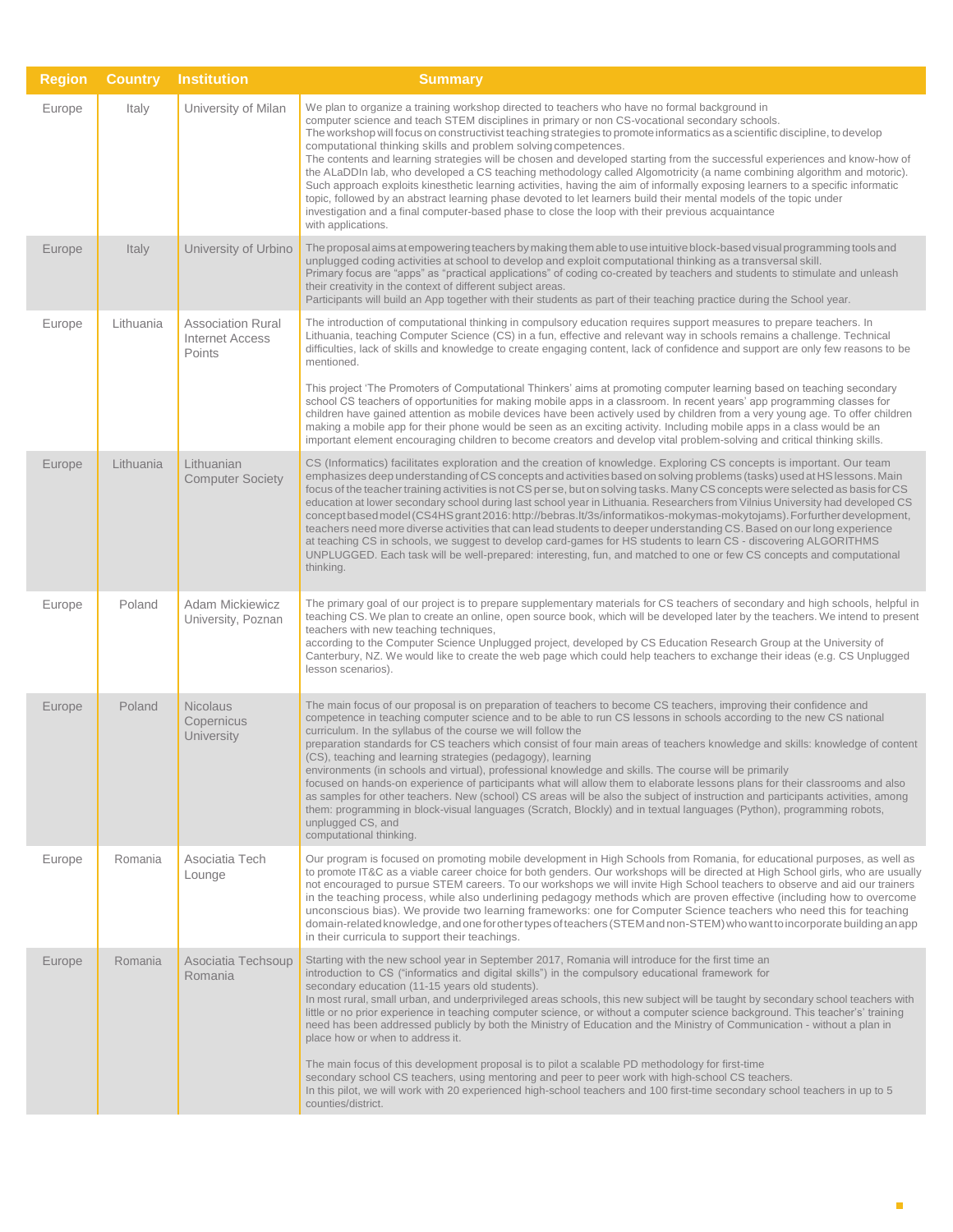| <b>Region</b>  | <b>Country</b> | <b>Institution</b>                        | <b>Summary</b>                                                                                                                                                                                                                                                                                                                                                                                                                                                                                                                                                                                                                                                                                                                                                                                                                                                                                                                                                                                                                                                   |
|----------------|----------------|-------------------------------------------|------------------------------------------------------------------------------------------------------------------------------------------------------------------------------------------------------------------------------------------------------------------------------------------------------------------------------------------------------------------------------------------------------------------------------------------------------------------------------------------------------------------------------------------------------------------------------------------------------------------------------------------------------------------------------------------------------------------------------------------------------------------------------------------------------------------------------------------------------------------------------------------------------------------------------------------------------------------------------------------------------------------------------------------------------------------|
| Europe         | Slovenia       | University of<br>Ljubljana                | Primary focus is in increasing motivation for programming in secondary school. We will develop list of project topics, teacher's'<br>manual and other class-ready resources based on physical computing kits (Raspberry Pi with basic/advanced sensors package).<br>Based on CS competitions data and last years' experiences:<br>- Younger students participate more frequently in CS competitions, and girls/boys ratio is 40:60, while from grade 9 on,<br>participation is decreasing very fast (from 20,000 to 500 students), and girls/boys ratio is 10:90.<br>- Introduction to programming, as we anticipated last year with newly made resources, was more successful with teachers<br>who had more experiences with programming, but even they introduce it in later grades (grade 10, 11). The problem was in<br>"motivation for all" and in the format of CS course: CS is mandatory for all students in grade 9, but elective in higher grades.<br>Teachers were worried if they introduce it in grade 9, fewer students will choose CS later.      |
| Europe         | Spain          | Universidad de<br>Granada                 | Our primary focus area will be Computing for life.<br>Quite clearly, vocations in technological degrees are few and dropout rates are high, but computer<br>literacy has become so much an integral part of every work that leaving computer science for<br>computer scientists misses a big opportunity, not only of creating jobs and synergies with other areas, but also of creating<br>role models of people whose primary focus is not computing, but something else: medicine, non-computing engineering,<br>economics or law.<br>Besides, teaching computing to solve real-life tasks makes it a more engaging subject not only for<br>students, but also for teachers who will, through their experience, evolve the material and methods they use for teaching.<br>Computing for life will allow us to engage teachers of non-technical areas (history, life sciences, economics) who will start to<br>use computing for their subjects and, through it, improve their job and students performance and also increase visibility of<br>computing jobs. |
| Europe         | Sweden         | <b>Lund University</b>                    | Swedish industry is facing a growth-hindering shortage of software engineers, while university<br>computer science education has a severe gender imbalance with very few female students. The<br>Swedish government has recently decided to add programming as a mandatory part of the math courses. However, the regular<br>education for math teachers does not include any programming at all. There is thus an urgent need to support the development<br>and implementation of this new curriculum. Hence, this project is focused on these three areas:<br>1: Developing open source educational resources in programming at high-school level, meeting the needs of math teachers.<br>2: Supporting recruitment to optional programming courses in at least 5 pioneer high schools, with special focus to recruit<br>female students.<br>3: Arrange workshops for at least 60 high school pioneer teachers in math and programming where new teaching resources as<br>result of this project are evaluated.                                                |
| Europe         | Switzerland    | <b>ETH Zurich</b>                         | We want to focus on how to teach CS via distributed student-driven learning. The focus is on beginners in lab sessions. For<br>teachers we want to show how to build high-quality learning materials which can be used in conjunction with our lab materials.<br>The aim is to implement a successful student-driven CS teaching environment, where teachers are able to focus on core<br>concepts of CS and not on syntax or language details, as they are mostly covered by the electronic tutorials.                                                                                                                                                                                                                                                                                                                                                                                                                                                                                                                                                          |
| Europe         | <b>UK</b>      | University of<br>Roehampton               | We have two main focuses for our work:<br>Firstly, we teach computational thinking through 3D animation (outlined in our 2014 bid and more recently in the RPi helloworld<br>magazine: goo.gl/SXaG1j). In addition to this, we argue that ideas such as modular and iterative design are easier to teach using<br>3D animation than computer programming. It is very easy to 'humble' your computer when getting it to do ray tracing, the need<br>for efficiency in programming is far less apparent for the beginner programmer than it is for the 3D digital artist.<br>Secondly, children are vast consumers of 3D content such as films, games and more recently products such as Google<br>cardboard and Google expeditions. In general they have very little understanding of how this media is made or how to make it<br>themselves. We want students to become creators not just consumers of this technology<br>We aim to support teachers in delivering classes on the above and students in accessing these skills independently.                    |
| Europe         | <b>UK</b>      | University of<br>Wolverhampton            | This proposal focuses on creating a community of practice for prospective and existing teachers of GCSE and A Level<br>Computer Science in the United Kingdom. Building on the success of our<br>current project we aim to increase the reach and significance of our initial offering through an<br>improved MOOC coupled with targeted one-day workshops in participating schools. The MOOC will be delivered over 8<br>weeks and will feature content covering the new areas of the GCSE and A level curriculum involving programming. It will be<br>taught using the Java programming language to give students adequate preparation in object oriented programming. Based<br>on feedback from teachers participating in this year's MOOC we will revise and develop new content areas to further support<br>participating teachers. In addition, we propose to carry out ten one-day site visits to participating teachers within their<br>classrooms. These visits will include demonstrations of how Finch Robots could be used to engage learners.       |
| Middle<br>East | Palestine      | University College<br>of Applied Sciences | Our project aims to provide secondary teachers with the required programming skills and knowledge to be able to teach<br>the basics of computer programming to secondary students so they can easily adapt to the educational process inside the<br>higher education institutes. After an extensive research, which included the consultancy of higher education institutes and IT<br>companies active in the private sector it was deemed that Python be the programming language of choice. The main factor<br>which shifted our opinion towards choosing Python is the fact that it is widely taught in universities located inside the Palestinian<br>Territories. Python has become an integral part of so many CS programs due to the fact that Python was designed with the<br>newcomer in mind. Moreover, Python's expansive library of open source data analysis tools, web frameworks, and testing<br>instruments make its ecosystem one of the largest out of any programming community.                                                              |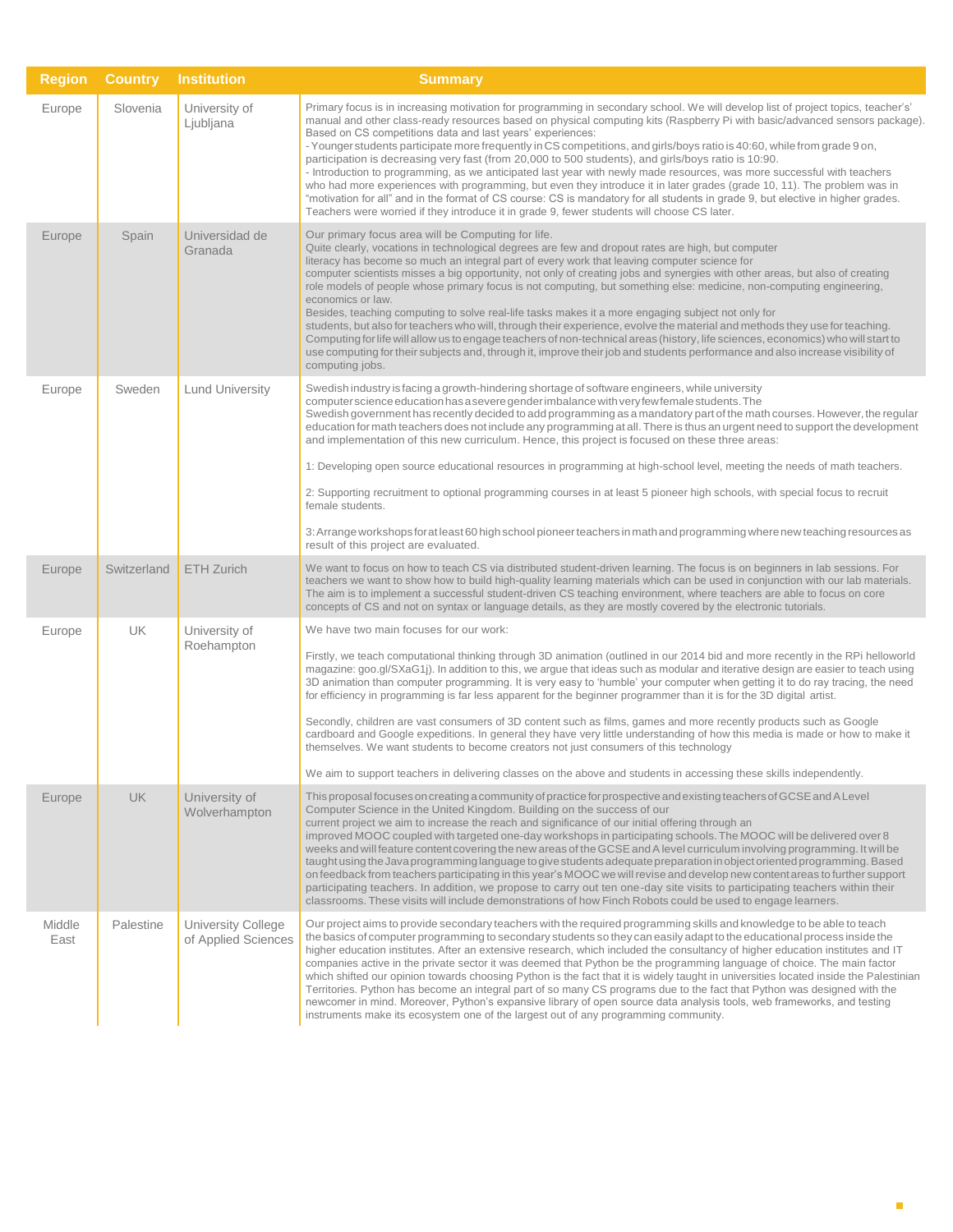| <b>Region</b> | <b>Country</b>    | <b>Institution</b>                       | <b>Summary</b>                                                                                                                                                                                                                                                                                                                                                                                                                                                                                                                                                                                                                                                                                                                                                                                                                                                                                                                                                                                                                                                                     |  |  |  |
|---------------|-------------------|------------------------------------------|------------------------------------------------------------------------------------------------------------------------------------------------------------------------------------------------------------------------------------------------------------------------------------------------------------------------------------------------------------------------------------------------------------------------------------------------------------------------------------------------------------------------------------------------------------------------------------------------------------------------------------------------------------------------------------------------------------------------------------------------------------------------------------------------------------------------------------------------------------------------------------------------------------------------------------------------------------------------------------------------------------------------------------------------------------------------------------|--|--|--|
|               | 2016              |                                          |                                                                                                                                                                                                                                                                                                                                                                                                                                                                                                                                                                                                                                                                                                                                                                                                                                                                                                                                                                                                                                                                                    |  |  |  |
| Africa        | Ghana             | <b>Center for Social</b><br>Innovation   | The Center for Social Innovation runs the Youth Innovators' Challenge (YIC) program in Ghana. The program trains students<br>from the universities to identify and analyse social challenges and generate solution ideas.<br>In 2016, the YIC is focusing on training 16 Computer Science university student volunteers and 32<br>Computer Science senior high school teachers in programming using Scratch (https://scratch.mit.edu/). The 'Hour of code'<br>concept will be used in setting up Computer Science Code Clubs in the 16 schools.<br>400 students will be supported weekly by the university student volunteers and their teachers to learn and use Scratch.<br>Students will be placed in teams of fives and after 6 weeks of tuition, they will design projects over 4 weeks for an inter-school<br>competition.<br>The goal is to support schools to meet the programming requirement set out in elective ICT syllabus of Ghana (https://goo.gl/<br>ueZZkH) that requires teachers to teach a programming language and also develop interest in computer science. |  |  |  |
| Africa        | Kenya             | Moringa School                           | This project aims to train potential CS instructors in computer science. Many people in the tech ecosystem in Sub-Saharan<br>Africa are interested in gaining the skills, but they have to learn to sift through some of the poor methods and practices and<br>identifying reliable tools online. Teachers use outdated teaching methodologies to teach, thus leading to poor results. We will<br>integrate both interested<br>students and teachers into a series of workshops so we can test what works and what doesn't.                                                                                                                                                                                                                                                                                                                                                                                                                                                                                                                                                        |  |  |  |
| Africa        | Kenya             | <b>Tech Republic</b><br>Africa           | Last year, without any financial support, in only 6 months, through partnerships with educational institutions and technology<br>companies, Tech Republic Africa trained over 200 students in 2 cities. We want to build on this success through the expansion<br>of our flagship CS program - Innovation Camp, to include the professional development of teachers. The 2016 Innovation Camps<br>are 3 - 5 day long<br>technology workshops for teachers and high school students that take place 3 times a year, ran by Tech Republic Africa in<br>partnership technology companies and educational institutions. This program will be used as a platform to build CS skills,<br>showcase the power of technology and demonstrate how teachers and young people can harness it to help put Africa on the<br>global map as a significant<br>contributor to the global economy.                                                                                                                                                                                                    |  |  |  |
| Africa        | Malawi            | Mzuzu University                         | Computer Science (CS) teachers in Malawi are faced with challenges of limited resources and many teachers lack up-to-date<br>skills and knowledge to tackle computer programming topics. Computer programming topics have just been introduced in the<br>secondary school curriculum and most teachers have not had any training in how to effectively deliver this new content. The<br>project aims to provide CS teachers in secondary schools with computational thinking skills, programming skills and teaching<br>strategies to make CS exciting for students. The project also aims to provide local curriculum relevant teaching resources and<br>tools to be used by teachers in their CS lessons.                                                                                                                                                                                                                                                                                                                                                                        |  |  |  |
| Africa        | Saudi Arabia      | <b>King Saud</b><br>University           | This event we intend to conduct will be 3 days extensive workshop for high and middle school CS female Teachers. We plan to<br>extend the success of our last year workshop, where we taught 32 high and middle school CS Teachers mobile programming,<br>IoT programming, and 3D printing with a new dimension of E-textiles and Spherical robot programming.<br>Spherical robot programming such as Sphero robot is becoming one of the hot technologies in STEM education, learning to<br>program and control robots with a smartphone or tablet is part of computational thinking that computer science calls for. Also<br>E-textiles are flourishing in health and beauty/fashion industry, and introducing CS teachers to such technology and how to<br>program them for different<br>purposes will help in adding new motivation into CS curriculum.<br>Thus, the funding will be used to help introduce CS female Teachers to the world of Spherical robot programming and E-textiles<br>and its relation to computer science.                                             |  |  |  |
| Africa        | South Africa      | Hyperion<br>Development                  | Hyperion will develop and deliver two 3-6 month long, part-time online courses, under our<br>MicroDegree' format and hosted on our existing MOOC platform. The first MicroDegree, titled 'Intro to'<br>Computer Science for Teachers', will specifically target any current South African school teacher<br>interested in learning CS and will use Delphi as a key programming language of instruction given extremely high demand for<br>Delphi resources. The second course, titled 'Intro to Computer Science for students', will target age 13-18 high school students<br>interested in learning CS and programming, and will be aimed at both providing support to learners who currently study within<br>the field as well as introduce CS a a field of future study & work to these students. Hyperion will also host any resources directly-<br>relevant to the current schools syllabus on an open website where teachers and students can download materials in a similar<br>manner to the current TechTeachers site.                                                    |  |  |  |
| Europe        | <b>Belgium</b>    | <b>Ghent University</b>                  | This project brings us another step closer towards our long term goal: to establish in Flanders a self-sustaining CoP of teachers<br>in computer science education for primary and secondary schools. The project itself revolves around two tracks. In the first<br>track, we build on the experience of the currently running CS4HS'15 project Progra-MEER to make more teachers acquainted<br>with, and enthusiastic about, physical computing. In the second track, we introduce the theory and practice of Algorithms to<br>IT&CS, science and/or math teachers. The project explicitly demands involvement of the teachers to form and maintain the<br>targeted CoP, by jointly developing reusable teaching materials. In the future, we hope to be able to extend the variety of topics.<br>Along the way - and also included in the present proposal - we intend to conduct research on good practices in this area.                                                                                                                                                      |  |  |  |
| Europe        | Czech<br>Republic | Jednota Skolskych<br>informatiku         | Our project aims to initiate a CS teacher community development inspired by Computing At School (CAS UK).<br>We intend work with a group of excellent teachers and support them in running "local hubs", where teachers in the region meet<br>personally to tackle troubles, share resources and good practice and<br>mutually facilitate further development.<br>The challenge is to make the hubs sustainable.<br>For this reason we provide individualized offers of professional development and other support, but most importantly, we must<br>guide participants in the cultural shift from the typical "mind your own<br>business" attitude to appreciate the benefits of collaboration, sharing and constructive feedback.<br>This local and individual work will be supported by services provided centrally online, so that<br>participant of each hub can tap into the wisdom of the whole community online.                                                                                                                                                           |  |  |  |
| Europe        | France            | Ecole Normale<br>Superieure de<br>Cachan | The workshop is organized for junior high school teachers, who will be teaching CS for the first time in September 2016. Three days<br>out of five will be dedicated to hands on activities (programming) that can be directly reused in class. Two to more advanced topics, to<br>increase their general background level in CS.                                                                                                                                                                                                                                                                                                                                                                                                                                                                                                                                                                                                                                                                                                                                                  |  |  |  |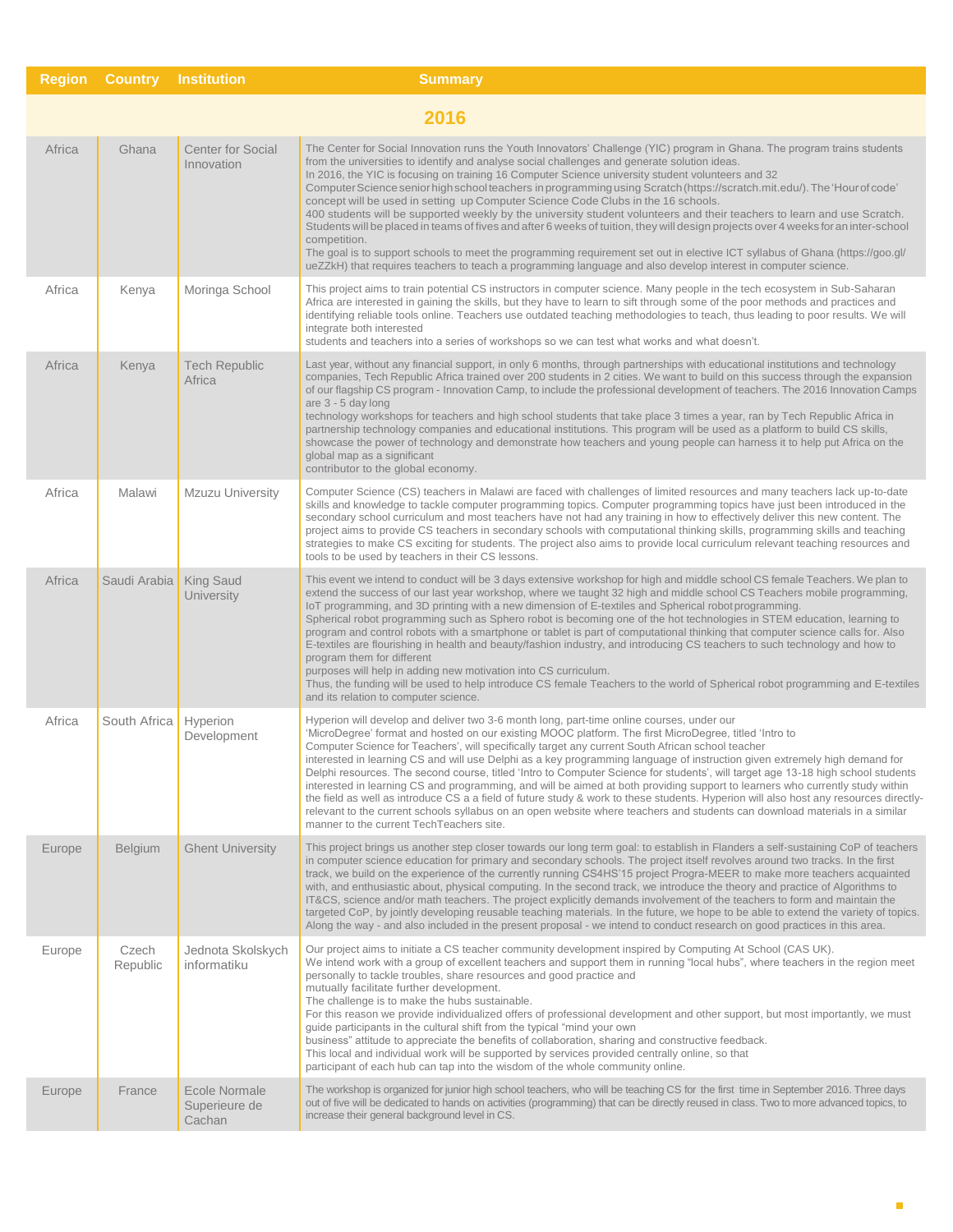| <b>Region</b> | <b>Country</b> | <b>Institution</b>                                                     | <b>Summary</b>                                                                                                                                                                                                                                                                                                                                                                                                                                                                                                                                                                                                                                                                                                                                                                                                                                                                                                                                                                                                                                                                                                                                                           |
|---------------|----------------|------------------------------------------------------------------------|--------------------------------------------------------------------------------------------------------------------------------------------------------------------------------------------------------------------------------------------------------------------------------------------------------------------------------------------------------------------------------------------------------------------------------------------------------------------------------------------------------------------------------------------------------------------------------------------------------------------------------------------------------------------------------------------------------------------------------------------------------------------------------------------------------------------------------------------------------------------------------------------------------------------------------------------------------------------------------------------------------------------------------------------------------------------------------------------------------------------------------------------------------------------------|
| Europe        | France         | Lyon University                                                        | The French middle school program is changing this year and mathematic teachers will have to teach for the first time computer<br>science in September 2016. We plan to organize a 3-day workshop in june 2016 to train local teachers the basics of computer<br>science and give them open source teaching material to start with. We will keep in touch with them during the whole scholar<br>year (from sept 2016 to june 2017) through a CoP but also by visiting them and their students in class. Pedagogical content will<br>include CS Unplugged [1] (according to the new program) for sharing general computer science knowledge and basics, Scratch<br>programming [2] for introducing elementary notions of algorithm and programming, and robotic activities (with Scratch +<br>Thymio robots [3]) for making an explicit link with practical applications of programming. The consortium of tutors is built with<br>researchers and academic professors having a high experience in scientific dissemination, and hence very familiar with these<br>contents. [1] http://csunplugged.org/ [2] https://scratch.mit.edu/ [3] https://www.thymio.org/en:thymio |
| Europe        | Germany        | Friedrich-<br>Alexander<br>Universitat<br>Erlangen-Nurnberg            | Agile practices foster students' and teachers' enthusiasm for computer science in high schools. They enable students to self-<br>organize their projects, promote students' enhancement of social and<br>professional skills and support teachers in their work. These and similar observations and results from pilot teaching are<br>promising across a huge variety of project contexts. However, for historical reasons the majority of German in-service teachers<br>- even if they are aware of agile methods as an alternative to the waterfall model - are not prepared to use them. Hence our<br>current effort in this research driven project is to spread the innovative classroom practice by qualifying master teachers who<br>will<br>subsequently train in-service CS teachers in various German states. To create sustainability, we will<br>encourage and support teachers to build communities of agile enthusiasts who share their<br>experiences, exchange materials and perform classroom research.                                                                                                                                                |
| Europe        | Germany        | <b>RWTH Aachen</b><br>University                                       | The overall goal of this year's project is to complement the domain specific knowledge acquired in the Arduino-MOOC (see<br>CS4HS 2015) with didactic competences to teach microcontroller programming in high schools. The MOOCs further education<br>which is running since August 2015 is to be expanded by one day presence seminars. Five of these workshops are planned at<br>various locations in Germany (Aachen, Berlin, Munich, ). During these workshops active teachers will acquire the competences<br>to deal with the challenges while teaching computing concepts with Arduinos in schools and learn about novel concepts of how<br>to integrate these units into computer science school classes.                                                                                                                                                                                                                                                                                                                                                                                                                                                       |
| Europe        | Germany        | University of Bonn                                                     | "Teachers' Circle of Computer Science (TiCCS) In this project, we establish a community practice of CS teachers in the<br>region of Bonn (Germany, North-Rhine-Westphalia). Therefore the university of Bonn with its CS education working area, a<br>teacher training college of Bonn with its CS department (as part of post-academic teacher education), and BWINF (national<br>CS competition for secondary school students) are cooperating. In this first step, we will provide about 10 workshops to<br>discuss and exchange ideas and teaching materials and concepts that may improve and innovate CS in secondary schools.<br>Furthermore, we will support teachers in polishing and publishing best-practice material on a collaboration platform, which can<br>be accessed by teachers from other regions as well."                                                                                                                                                                                                                                                                                                                                          |
| Europe        | Greece         | <b>Technical University</b><br>of Crete                                | We propose the implementation of a 7-month online course for Greek Computer Science teachers. We will initially develop<br>educational resources that are centered around meaningful, self-contained<br>programming projects in Python. Participants, working together in regional groups, will then (a) use these resources to<br>familiarize themselves with the Python programming language, (b) apply these<br>resources in their own classes or in coding clubs employing pedagogically sound learning scenarios and (c) critically evaluate<br>these resources and develop their own, based on the experience they<br>acquire while applying them.                                                                                                                                                                                                                                                                                                                                                                                                                                                                                                                 |
| Europe        | Ireland        | Dublin City<br><b>University</b>                                       | The School of Computing at Dublin City University (DCU) has run the ComputeTY programme for<br>Transition Year (TY) students (15 – 17 years of age) for over 10 years and it has been very successful. One of the most popular<br>modules is the AppInventor module which involves the students developing their own apps using AppInventor. This project<br>will involve the shrink-wrapping of the AppInventor module so that it can be delivered on-site in both primary and secondary<br>schools all over Ireland<br>without the need for the students to travel to DCU. The project also involves developing a mini-MOOC in order to train the<br>teachers to be able to deliver the course themselves and workshops to enhance the participants' Community of Practice (CoP).<br>The Professional Development Service for<br>Teachers (PDST) will be involved in the design and will be a key player in the dissemination of the course amongst teachers.                                                                                                                                                                                                          |
| Europe        | Ireland        | <b>National University</b><br>of Ireland,<br>Maynooth                  | With last years grant from Google we provided onsite training to help secondary school teachers teach Python programming<br>and computational thinking. This proposal will develop a purpose built, free, virtual learning system, that is accessible to<br>teachers 24/7 who cannot attend training days. The system will allow teachers to learn the concepts they will be teaching in<br>a non-threatening, self-paced environment, supported by custom-made learning videos, lesson plans, exercises, samples<br>answers, and on-demand help. The system will have a well publicized and supported community of practice. This shared<br>collaborative environment will enable the project to grow and evolve driven by its primary stakeholders.                                                                                                                                                                                                                                                                                                                                                                                                                    |
| Europe        | Ireland & NI   | <b>Trinity College</b><br>Dublin & Queens<br><b>University Belfast</b> | The CTWINS ('Computational Thinking Wins' or 'Coding Twins') project aims to develop confidence inpost-primary educators in<br>their use of computational thinking to solve problems, with a focus on<br>competence in computer programming and designing spreadsheets. The project will begin with a face-to-face launch<br>workshop to join a new cross-border online community of practice. Then over ten weeks, participants develop solutions in<br>remote pairs, seeking expertise from the online community. Results will be shared at a face-to-face exhibition event for the<br>whole community. The project will be evaluated for its effect on building the confidence in participating educators, indicated by<br>their<br>willingness to consider more challenging courses in computational thinking and self-directed learning.                                                                                                                                                                                                                                                                                                                            |
| Europe        | Lithuania      | <b>Vilnius University</b>                                              | The project focuses on collaboration and networking among CS high school teachers and researchers. ACS activities-based<br>model involves: (1) Development of a set of the CS concepts for HS supported by exercises for students and explanatory<br>materialforteachers; (2) Anational-wide brainstorming workshop on CS concepts mapping and creating resources; (3) Regional<br>and national CS teachers training workshops based on constructionist learning approach; (4) Presentation and discussion of<br>the developed model internationally; (5) The final project showcase organized together with an annual Bebras contest activity-<br>based conference.                                                                                                                                                                                                                                                                                                                                                                                                                                                                                                     |
| Europe        | Poland         | <b>Foundation Centre</b><br>for Citizenship<br>Education               | The Code with Class 2016 project will be built upon the resources and experience we have gathered in its 2015 edition, which<br>has been on of the triggers of a recent inclusion of programming in the official school curriculum in Poland. The main goal of the<br>project is to equip high school teachers with<br>knowledge, resources and equipment necessary to run a local IT/programming interest club or course. This year we aim to<br>create a starter pack for teachers interested in combining experience of<br>programming in Python language, playing Minecraft and setting up a RaspberryPi microcomputer.                                                                                                                                                                                                                                                                                                                                                                                                                                                                                                                                              |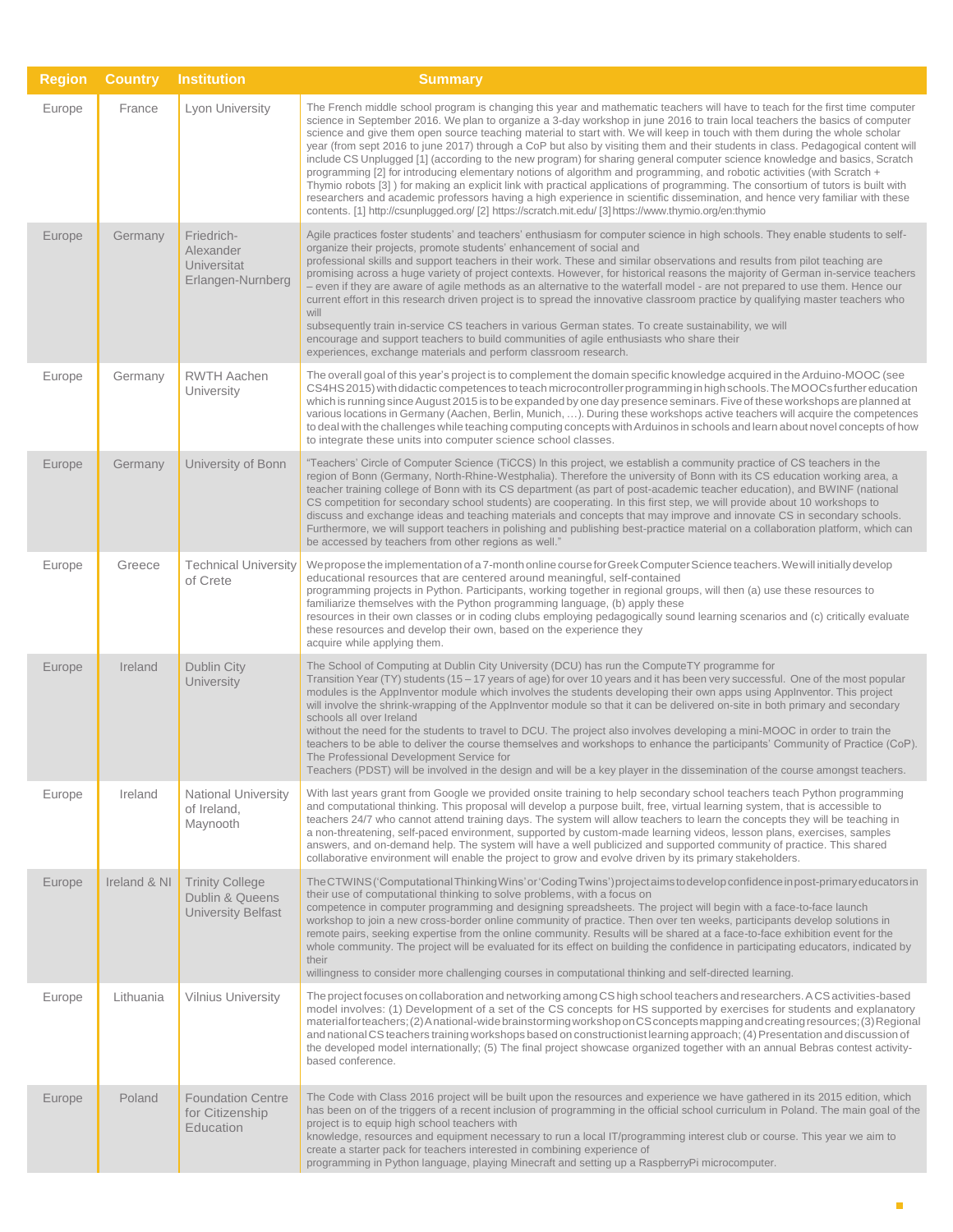| <b>Region</b>         | <b>Country</b> | <b>Institution</b>                          | <b>Summary</b>                                                                                                                                                                                                                                                                                                                                                                                                                                                                                                                                                                                                                                                                                                                                                                                                                                                                                                                                                                                                                   |
|-----------------------|----------------|---------------------------------------------|----------------------------------------------------------------------------------------------------------------------------------------------------------------------------------------------------------------------------------------------------------------------------------------------------------------------------------------------------------------------------------------------------------------------------------------------------------------------------------------------------------------------------------------------------------------------------------------------------------------------------------------------------------------------------------------------------------------------------------------------------------------------------------------------------------------------------------------------------------------------------------------------------------------------------------------------------------------------------------------------------------------------------------|
| Europe                | Poland         | <b>Nicolaus</b><br>Copernicus<br>University | We plan to develop scalable resources for CS teacher (in K-12) preparation and for their classroom activities with students.<br>Resources for teachers preparation will be organized as an online courses (free and open to everyone). Classroom resources<br>will be delivered as a repository, sorted according to topics, school level, tools etc. We plan also to organize several 2-3 day PD<br>workshops for CS teachers in various parts of Poland, at least one in each of the 16 regions.                                                                                                                                                                                                                                                                                                                                                                                                                                                                                                                               |
| Europe                | Slovenia       | University of<br>Ljubljana                  | The goal is to establish an active and sustainable CS teacher CoP, and provide it with the necessary material and tools. For this<br>we envision three steps:<br>1. An aggregation of already existing systems in Slovenia into a single environment/portal<br>(on-line textbook, http://lusy.fri.uni-lj.si/ucbenik/; environment for learning programming,<br>https://www.projekt-tomo.si/; and existing teacher community environment, http://sio.si/).<br>2. Preparing an initial set of in-class material for teachers with emphasize on programming and<br>algorithms (teachers reported the lack of knowledge particularly in this area).<br>3. Executing a hands-on workshop for CS master teachers, followed by local workshops for all CS teachers and monthly meet-<br>ups.<br>To foster the sustainability, an active participation in the developed environment is an important part of a project.                                                                                                                   |
| Europe                | Switzerland    | ETH Zurich                                  | The international contest BEAVER became very popular, about 1300000 pupils are taking annually part, about 250000 in<br>German speaking countries. This activity support very nicely the development of computational thinking. We aim to use this<br>grant to organize workshops for local teachers in order to train them to use our teaching sequences to work with their classes.                                                                                                                                                                                                                                                                                                                                                                                                                                                                                                                                                                                                                                            |
| Europe                | <b>UK</b>      | <b>University College</b><br>London         | We propose a project to develop software 'Push Interactive Programming' (PIP)(primary) and Push<br>Python Programming(PYP)(secondary) and related material. The software will enable pupils to use their computational thinking<br>skills to solve problems and create designs and patterns, using<br>push button interactive programming in UPL or Python 3 bypassing the difficulties associated<br>with a text-based programming environment. Essentially, it enables pupils to construct, see the results of and correct<br>interactively one program instruction at a time, including repetition and<br>function/procedure<br>statements,<br>without<br>changing<br>the<br>screens<br>'running'<br>program.<br>or<br>This project is associated with an existing Google Award CS4HS 2015 for an online Course for Teachers<br>involved in the transition from Primary to Secondary, block-based to text-based programming and will enable students to<br>undertake successfully more than half the course using PIP or PYP. |
| Europe                | UK             | University of Kent                          | This is a continuation of last year's project: we have built a growing international online community of programming teachers<br>(the Greenroom). The community currently has 3,900 members. We intend to continue and expand this work: We will continue<br>to adapt and improve the software (among other things to manage the growing membership); we will create incentives for<br>participation; we will create an provide some teaching content for teachers (for direct use, and as samples of good resources to<br>be emulated with teacher-created resources); we will instigate and moderate discussion.                                                                                                                                                                                                                                                                                                                                                                                                               |
| Europe                | <b>UK</b>      | University of<br>Wolverhampton              | A collaborative MOOC, which could serve as CPD for teachers and a classroom resource for students enrolled in the new GCSE<br>and A Level courses. The MOOC will include four areas: an introduction to programming, advanced programming, mathematics<br>for computer science and physical computing.                                                                                                                                                                                                                                                                                                                                                                                                                                                                                                                                                                                                                                                                                                                           |
| Middle<br>East        | Lebanon        | Lebanese American<br>University             | This initiative includes a number of hands-on technical training workshops that target high school computer teachers to<br>introduce them to problem solving and programming skills so they can be ready to introduce coding to the curriculum. This<br>will generate a huge impact in Lebanon to help the youth in gaining the needed skills that contribute their economic and social<br>growth                                                                                                                                                                                                                                                                                                                                                                                                                                                                                                                                                                                                                                |
| <b>Middle</b><br>East | Turkey         | <b>Bogazici University</b>                  | This study is in three folds, one is to design and develop e-training materials for teachers to learn Scratch, App Inventor and<br>Canva. The second is four days professional development workshops, held face-to-face. The third is to constitute and monitor a<br>community of practice environment supported by e-training materials and by the experts for teachers all year round.                                                                                                                                                                                                                                                                                                                                                                                                                                                                                                                                                                                                                                         |

|        | 2015         |                                                             |                                                                                                                                                                                                                                                                                                                                                                                                                                                                                                                                                                                                                                                                                                                                                                                                                                                                                                                                   |  |  |
|--------|--------------|-------------------------------------------------------------|-----------------------------------------------------------------------------------------------------------------------------------------------------------------------------------------------------------------------------------------------------------------------------------------------------------------------------------------------------------------------------------------------------------------------------------------------------------------------------------------------------------------------------------------------------------------------------------------------------------------------------------------------------------------------------------------------------------------------------------------------------------------------------------------------------------------------------------------------------------------------------------------------------------------------------------|--|--|
| Africa | Ghana        | Kwame Nkrumah<br>University of<br>Science and<br>Technology | Computer Science Education {CSE} is neglected in the Ghanaian Schools' curricula, our current CS4HS project has revealed<br>that teachers are willing to include CSE lesson modules in schools via active extra curricula activities. Preliminary courses and<br>Continuous Professional Development in CS is a critical requirement in executing CSE plan in Ghana; The CS Department of<br>Kwame Nkrumah University of Science and Technology {KNUST} has agreed to develop a tailor-made MOOC to equip and<br>up-skill teachers nationwide to use a start-up learning kit on "Introduction to CS in Ghanaian schools and/or classrooms".<br>Furtherance to this the CS department of KNUST would host a 2-tier 2-day residential hands-on workshop exposing the<br>teachers to the modules, rationale, and objectives of CSE Program in Ghana for 1000 teachers across the 10 regions of Ghana<br>with 10 teachers per region. |  |  |
| Africa | Kenya        | Kabarak University                                          |                                                                                                                                                                                                                                                                                                                                                                                                                                                                                                                                                                                                                                                                                                                                                                                                                                                                                                                                   |  |  |
| Africa | Nigeria      | Nigerian Turkish<br>Nile University,<br>Abuja               | This project is geared towards empowering local Computer Science teachers in Secondary Schools and Universities to be able<br>to teach CS in a way that's fun, engaging and motivating to students. The trained teachers will then be assisted in organizing a<br>Train-The-Students (TTS) event on their various campuses. This will encourage the students to pursue future careers in CS and<br>STEM related fields as well as motivate them to become lifelong learners.                                                                                                                                                                                                                                                                                                                                                                                                                                                      |  |  |
| Africa | Saudi Arabia | <b>King Saud</b><br><b>University</b>                       | This event we intend to conduct will be 3 days extensive workshop for high school female Teachers. We plan to extend the<br>success of our last year workshop, where we taught 50 high school students Android programming, Littlebits and robots<br>programming, with a new dimension of 3D printing.<br>3D printing is becoming one of the hot technologies in STEM education, learning to design and think in 3D is part of<br>computational thinking that computer science calls for. Thus, the funding will be used to help high school female Teachers<br>implement mobile apps and introduce it in their classrooms as well as introduce them to the world of 3D Printing and its relation<br>to computer science.                                                                                                                                                                                                         |  |  |
| Africa |              | Saudi Arabia   Prince Sultan<br>University                  | Game Development using Snap to Empower Saudi young women<br>Effective Searching and fun Programming with Alice                                                                                                                                                                                                                                                                                                                                                                                                                                                                                                                                                                                                                                                                                                                                                                                                                    |  |  |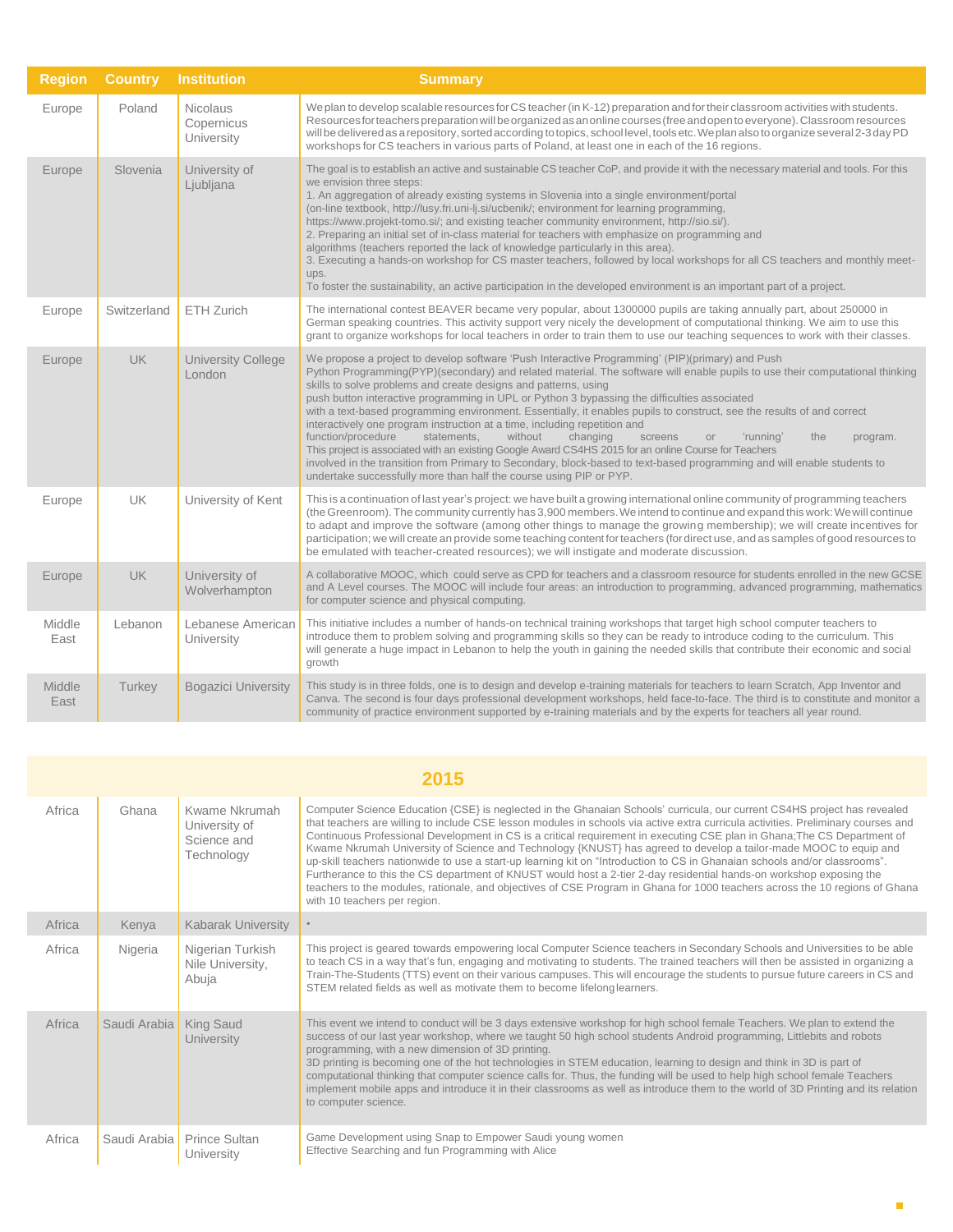| <b>Region</b> | <b>Country</b>    | <b>Institution</b>                              | <b>Summary</b>                                                                                                                                                                                                                                                                                                                                                                                                                                                                                                                                                                                                                                                                                                                                                                                                                                                                                                                                                                                                                                                                                                                                                                                                                                                                                                    |
|---------------|-------------------|-------------------------------------------------|-------------------------------------------------------------------------------------------------------------------------------------------------------------------------------------------------------------------------------------------------------------------------------------------------------------------------------------------------------------------------------------------------------------------------------------------------------------------------------------------------------------------------------------------------------------------------------------------------------------------------------------------------------------------------------------------------------------------------------------------------------------------------------------------------------------------------------------------------------------------------------------------------------------------------------------------------------------------------------------------------------------------------------------------------------------------------------------------------------------------------------------------------------------------------------------------------------------------------------------------------------------------------------------------------------------------|
| Africa        | South Africa      | University of South<br>Africa                   | Inspired towards Science, Engineering and Technology (I-SET) is a community engagement project that strives to create<br>awareness of Science, Engineering and Technology through the fun activities of robotics. An important aspect of robotics is<br>the programming of autonomous robots. However, the knowledge of space and the universe are important and relevant to all<br>learners in the 21st century.<br>The aim of the workshop(s) will be to introduce the high school learners and their educators to the logic of programming and<br>the skill of problem solving (through the FUN activities of robotics), within the setting of a robotic Mars exploration – which<br>provides the incidental learning context. To<br>encourage engagement and build community, the workshop participants will also be introduced to the I-SET Kidz website<br>(ongoing support) and also to a Google hangout (collaboration). The material will be made available on the I-SET website as<br>OERs.<br>We herewith apply to the CS4HS grant program to increase awareness of computer programing and programming skills to rural<br>schools in Swaziland (piloted in South Africa).                                                                                                                             |
| Africa        | Uganda            | <b>Bugema University</b>                        | The CS4HS workshop will target science teachers from schools within the central region districts of Luwero, Mukono, Wakiso<br>and Nakasongola. The teachers will come up with a lesson plan/outline on how they will use computer science to teach science<br>subjects in their schools. This will enhance the involvement of teachers in practical teaching of computer science lessons                                                                                                                                                                                                                                                                                                                                                                                                                                                                                                                                                                                                                                                                                                                                                                                                                                                                                                                          |
| Africa        | Uganda            | University of<br>Science and<br>Technology      | 2015 CS4HS at Mbarara University of Science and Technology will introduce a blend of hands on<br>training on Google technologies, Scratch Programming and peer mentored learning to teams of<br>teachers and students from secondary schools from western and south western regions of Uganda. Through this, students and<br>teacher teams will appreciate peer centred learning and a variety of<br>computational thinking and better problem solving skills.                                                                                                                                                                                                                                                                                                                                                                                                                                                                                                                                                                                                                                                                                                                                                                                                                                                    |
| Europe        | Austria           | Graz University of<br>Technology                | With the free visual programming language Pocket Code and the corresponding Android app, basic and advanced programming<br>concepts will be practically explored during the 4-6 week course. Through Pocket Code, it is possible to look at different<br>pedagogical approaches such as mobile and<br>collaborative learning. With additional didactic and educational content provided by our team, teachers can use these skills in<br>line with their curricula in classrooms. Our MOOC is aimed at computer science and non-computer science teachers as well as<br>their students. The modular structure of the course meets the specific requirements of the different target groups.                                                                                                                                                                                                                                                                                                                                                                                                                                                                                                                                                                                                                       |
| Europe        | <b>Belgium</b>    | Computer Science<br>and IT in Education<br>ASBL | The goal of the project is to design, build and hold a workshop targeted to teachers from 1st and 2nd secondary school grades<br>whose goal is to show them what kind of courses and activities they could do in their schools to promote computer science. The<br>activities will be based on Scratch and similar tools, and will be centered on programming and algorithm design.                                                                                                                                                                                                                                                                                                                                                                                                                                                                                                                                                                                                                                                                                                                                                                                                                                                                                                                               |
| Europe        | Belgium           | University of<br>Leuven                         | In this project, we want to establish a basis of expertise in physical computing for computer science education in Flemish high<br>schools (from K7 to K12). Therefore, we will organise a training program for CS and STEM teachers. During this training, the<br>teachers can refresh their knowledge of CS, learn about novel approaches to CS teaching, and acquire hands-on experience<br>with robots and other programmable electronics. The training will explicitly aim at implementation, as part of the training, at<br>actual application of the lessons learned in schools with high school students by the participants.                                                                                                                                                                                                                                                                                                                                                                                                                                                                                                                                                                                                                                                                             |
| Europe        | Cyprus            | The Ioannis & Iro<br>Gregoriou<br>Foundation    | The proposed project will introduce the use of robotic platforms to elementary and high-school<br>students for the purpose of learning programming principles.<br>It also aims at introducing robotics to all teachers in various subjects such as Physics, Mathematics and Engineering and<br>collaborating with them on how they can enhance their lessons through the use of robotics.<br>The Lego EV3 robotic platform will be employed for this purpose.                                                                                                                                                                                                                                                                                                                                                                                                                                                                                                                                                                                                                                                                                                                                                                                                                                                     |
| Europe        | Czech<br>Republic | <b>Charles University</b><br>in Prague          | There is virtually no computer science in Czech general education. We want to change this and encourage and support potential<br>CS teachers by creating an online course, which will help them overcome the key obstacles they face. It will show them what<br>computing is and how it is relevant for everyone, provide them with quality ready-to-use resources in Czech and guide them<br>through their first practical experiments with CS in their classroom. The plan is that it will be a success and therefore they will<br>continue and develop further. This development will be stimulated by the network of teachers forged during the course.                                                                                                                                                                                                                                                                                                                                                                                                                                                                                                                                                                                                                                                       |
| Europe        | Germany           | <b>RWTH Aachen</b><br>University                | The overall goal is to provide an opportunity for children at the age of 14 to 18 years to gain first insights into the world of<br>computer science (CS) even if they do not have CS lessons at school. Therefore, we want to support middle and high school<br>teachers in teaching first aspects of CS especially regarding coding with the help of Arduinos. Our way to do this is a three step<br>teacher training with a blended learning approach utilizing massive open online courses (MOOCs).                                                                                                                                                                                                                                                                                                                                                                                                                                                                                                                                                                                                                                                                                                                                                                                                           |
| Europe        | Germany           | Universität<br>Stuttgart                        | With our activities we intend to draw interest of young high school students for CS. Therefore, we<br>follow two strategies: On the one hand, we address the students directly via talks at schools,<br>workshops (both, at the university as well as schools), or other activities (e.g., the Computer Science Day or the Girls' Day).<br>On the other hand, we attend to the continuing education of teachers in CS by providing teacher workshops and teaching<br>materials – the impact factor of well trained teachers is invaluable since they can use the knowledge in their CS courses. Since<br>in Germany it is pretty hard to achieve an approval as a provider for further training programs for teachers, we are very proud<br>that our workshops are classified as official advanced training courses thanks to our close collaboration with Mr. Makowsky and<br>the Regierungspräsidium (regional school authority in Baden-Württemberg).                                                                                                                                                                                                                                                                                                                                                          |
| Europe        | Greece            | Hellenic Open<br>University                     | This project is about acquainting high school teachers with the Arduino electronic/programming platform<br>in order to develop a set of open and remotely accessed laboratory experiments aiming to attract the interest of young people<br>in applied computer science. Remote tuition will be performed by means of an e-learning portal and teleconferencing platform.<br>After completion of the course (comprising<br>5 e-lectures, presentations and access to documentation, datasheets and sample projects) the participating teachers will be<br>required to submit a lesson plan structured around the available platform and finally one member of the instructor's team will<br>visit each school to assist the proposing teachers<br>to setup the equipment and organize a hand's on training workshop for local school students. A contest will be organized and a<br>prize will be awarded to the most tangible teacher's project that will be proposed and demonstrated, while an indicative set of<br>the proposed experiments will be made<br>available on-line providing open access for experimentation and demonstration using DSMC's remotely accessible laboratory<br>facilities (either setup at local sites or hosted at HOU's Digital Systems and Media Computing Laboratory premises). |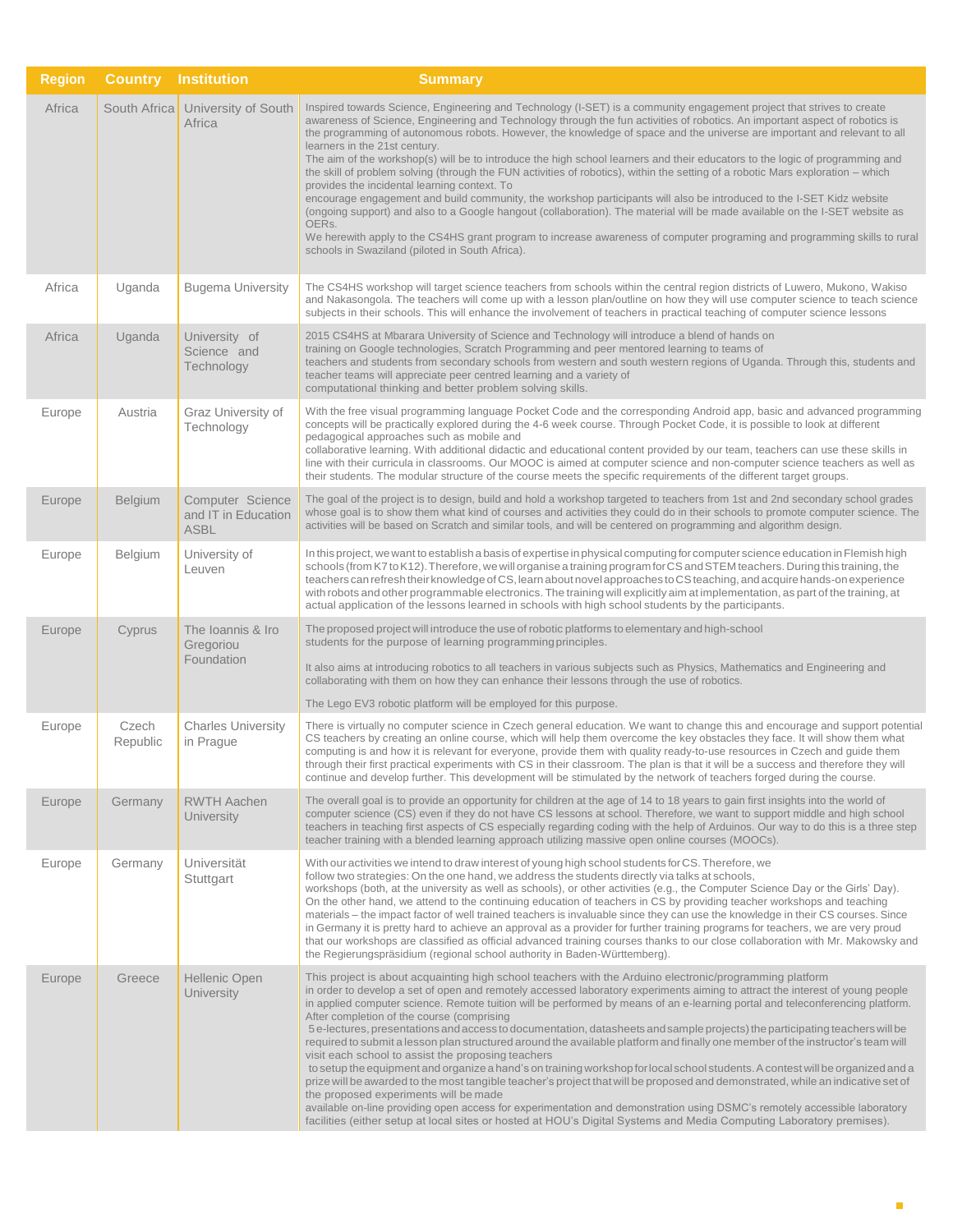| <b>Region</b> | <b>Country</b> | <b>Institution</b>                                       | <b>Summary</b>                                                                                                                                                                                                                                                                                                                                                                                                                                                                                                                                                                                                                                                                                                                                                                                                                                                                                                                                                                                              |
|---------------|----------------|----------------------------------------------------------|-------------------------------------------------------------------------------------------------------------------------------------------------------------------------------------------------------------------------------------------------------------------------------------------------------------------------------------------------------------------------------------------------------------------------------------------------------------------------------------------------------------------------------------------------------------------------------------------------------------------------------------------------------------------------------------------------------------------------------------------------------------------------------------------------------------------------------------------------------------------------------------------------------------------------------------------------------------------------------------------------------------|
| Europe        | Ireland        | National University<br>of Ireland,<br>Maynooth           | The name of this project is PACT which stands for Programming & Algorithms = Computational<br>Thinking. The project was begun by the Department of Computer Science, Maynooth University, in May 2013. We initially invited<br>teachers from local schools to attend a two-day workshop and provided them with a course structure in Python. Our findings<br>were recently featured in the Irish media here:                                                                                                                                                                                                                                                                                                                                                                                                                                                                                                                                                                                                |
|               |                |                                                          | http://www.irishtimes.com/news/education/ireland-needs-to-switch-on-or-be-left-behind-in-computer-science-1.2067421                                                                                                                                                                                                                                                                                                                                                                                                                                                                                                                                                                                                                                                                                                                                                                                                                                                                                         |
| Europe        | Italy          | University of<br>Catania                                 | The project will design and run a face-to-face workshop (based on 6 hands-on meetings of 4 hours each) for up to 40 Science,<br>Technology, Engineering and Math teachers (STEM) secondary school teachers in the area of Catania. The project aims at<br>creating a local community-of-practice (CoP) organized around the idea of using mobile computing in their educational<br>practices, by introducing the CoP to the Mobile Computer Science Principles (Mobile CSP) course and by providing the<br>opportunity to explore together how to incorporate Mobile CSP activities and materials into existing STEM<br>curriculum, including computer science education. The project will involve experts from academia<br>with a research background in innovative approaches in computing education and educational<br>technology, and facilitators coming from the high school teachers milieux and from non-profit<br>organizations devoted to informal science and technology education.              |
| Europe        | Italy          | University of Urbino                                     | The initiative is a MOOC (http://codeweek.it/mooc/) which introduces the main concepts of computer programming,<br>computational thinking, and mobile app development, leveraging online interactive resources (Code.org, AppInventor) while<br>producing original video tutorials streamed live on Hangout and made available on YouTube for reuse.                                                                                                                                                                                                                                                                                                                                                                                                                                                                                                                                                                                                                                                        |
|               |                |                                                          | The MOOC entails: the introductory course of Code.org, a brainstorming session to come out with an idea for a new mobile app<br>for schools, live coding sessions leading to the implementation of the Android app, and a final hackathon for schools.                                                                                                                                                                                                                                                                                                                                                                                                                                                                                                                                                                                                                                                                                                                                                      |
|               |                |                                                          | Video tutorials are used by school teachers either directly in the classroom, or to prepare their own lessons. Italian universities<br>will recognize 1 university credit to students who enroll having a certificate of completion of the MOOC endorsed by their<br>school teachers.                                                                                                                                                                                                                                                                                                                                                                                                                                                                                                                                                                                                                                                                                                                       |
| Europe        | Poland         | <b>Foundation Centre</b><br>for Citizenship<br>Education | The Code with Class nation-wide project will prepare 72 high-school teachers to run programming classes in Python language.<br>The project is based on resources developed in 2014 during its first edition (12 trainers, 17 open-source lesson scenarios). In<br>2015 we will introduce new materials (e.g. module based on an open-source programming Robot Game), further develop the<br>trainers' skills and engage new teachers. Main activities: 1 train-the-trainers, 6 workshops for teachers, classes for students.                                                                                                                                                                                                                                                                                                                                                                                                                                                                                |
| Europe        | Slovenia       | University of<br>Ljubljana                               | Our goal is to develop a set of hands-on tinkering projects for high schools in cooperation with high school students (to<br>match their interests) and teachers (to match their typical expertise and typical school resources). The three example projects<br>described below will motivate participants to learn some basic programming, as well as the use of microcontrollers, sensors and<br>I/O devices and simple networking protocols. Besides this direct impact, we expect to extend the workshops to the<br>nation-wide level; we will establish a permanent hacker-scout-like club for students and teachers<br>and publish open source instructions for classroom use.                                                                                                                                                                                                                                                                                                                        |
| Europe        | Sweden         | Luleå University of<br>Technology                        | The goal of this project is to create online resources targeted to the Swedish school system for<br>attracting more females to computer science around the concepts of Maker Culture. This will be achieved via workshops to<br>gather the specific needs and via the creation of a number of exercises clearly connected to the Swedish learning goals as set<br>by the government.                                                                                                                                                                                                                                                                                                                                                                                                                                                                                                                                                                                                                        |
| Europe        | UK             | Queen Mary<br>University of<br>London                    | This project will support and extend the Queen Mary University of London 'Computer Science for Fun' programme. We will<br>develop a fun 'cs4fn' puzzle book that supports the development of computational thinking and learning of school computing<br>syllabus topics. It will use a mixture of new puzzle formats based on coding and/or algorithmic thinking, and on traditional<br>puzzles. We will create portals on our websites to complement this distributing online versions of the puzzles and computing<br>explanations open to all, with linked classroom activity sheets for teachers. We will distribute physical copies of the booklet to<br>our cs4fn school subscribers across the UK and online via cs4fn and Teaching London Computing (TLC). Both have global reach.                                                                                                                                                                                                                  |
| Europe        | UK             | <b>University College</b><br>London                      | Learning and Teaching Algorithms and Programming: A Scaffolded Approach.<br>This is an online Course for Teachers in how to scaffold a course in Algorithms and Programming for pupils from (KS2-KS3 (8yrs<br>-13yrs)). The Course, developed from a CAS/UCL training Course for level 1 CAS Master Teachers, assumes no prior knowledge<br>of the subject (for teachers and pupils), takes a project-based approach and uses an 'Unplugged' Programming Language (UPL)<br>with 3 basic<br>instructions common to UPL, Scratch and Python to introduce the control structures of sequence, repetition and functions.<br>UPL provides the scaffolding to Scratch, which in turn acts as a pseudo-code scaffold to Python. Computational Thinking, the<br>underpinning for the Course, is developed by<br>exploiting, and encouraging teachers to adopt, largely constructionist approaches to teaching and learning in Computer<br>Science, and leads to a final project to create unique coloured patterns. |
| Europe        | UK             | University of<br>Glasgow                                 | The Professional Learning and Networking in Computing (PLAN C) project, funded by Scottish<br>Government, has trained 50 lead teachers who have in turn formed and led 26 teacher professional learning communities all<br>over Scotland, involving up to 300 teachers out of the 650 Secondary CS teachers in Scotland. The original materials, used<br>in the training sessions and then in the learning communities, draw on best practice and research. Given the success of the<br>project in supporting changes in teacher practice and pupil outcomes, we aim in this project to prepare the materials for an<br>international audience, by providing a contextual framework and extending the number and range of examples provided with<br>each teaching technique, along with advice and feedback from classroom teachers who have used the materials with pupils.                                                                                                                                |
| Europe        | <b>UK</b>      | University of Kent                                       | The Greenroom is a community website for teachers using the Greenfoot system. The website exists (it has been developed<br>with the help of two previous CS4HS grants), but to remain successful it needs ongoing maintenance, curation, and further<br>development.<br>This project would improve the website functionality, create and solicit additional and updated content, carry out user support<br>and maintenance, curate existing and new content, and promote the site to new teachers.                                                                                                                                                                                                                                                                                                                                                                                                                                                                                                          |
| Europe        | <b>UK</b>      | University of<br>Roehampton                              | This project will crowdsource an Creative Commons textbook for the new English Computer Science A-Level, helping schools<br>make the choice to run the course from September 2015.                                                                                                                                                                                                                                                                                                                                                                                                                                                                                                                                                                                                                                                                                                                                                                                                                          |
|               |                |                                                          | It will use the well established and proven wikibooks (https://en.wikibooks.org/wiki/Main_Page) online collaboration platform to<br>create an open source book that can be updated and adapted by teachers and students, as well as printed.                                                                                                                                                                                                                                                                                                                                                                                                                                                                                                                                                                                                                                                                                                                                                                |
|               |                |                                                          | The topics covered by this wikibook will have significant overlap with other computer science courses and the material can be<br>used to support their teaching as well as providing foundational material to build books covering other qualifications from the<br>UK and beyond.                                                                                                                                                                                                                                                                                                                                                                                                                                                                                                                                                                                                                                                                                                                          |
|               |                |                                                          |                                                                                                                                                                                                                                                                                                                                                                                                                                                                                                                                                                                                                                                                                                                                                                                                                                                                                                                                                                                                             |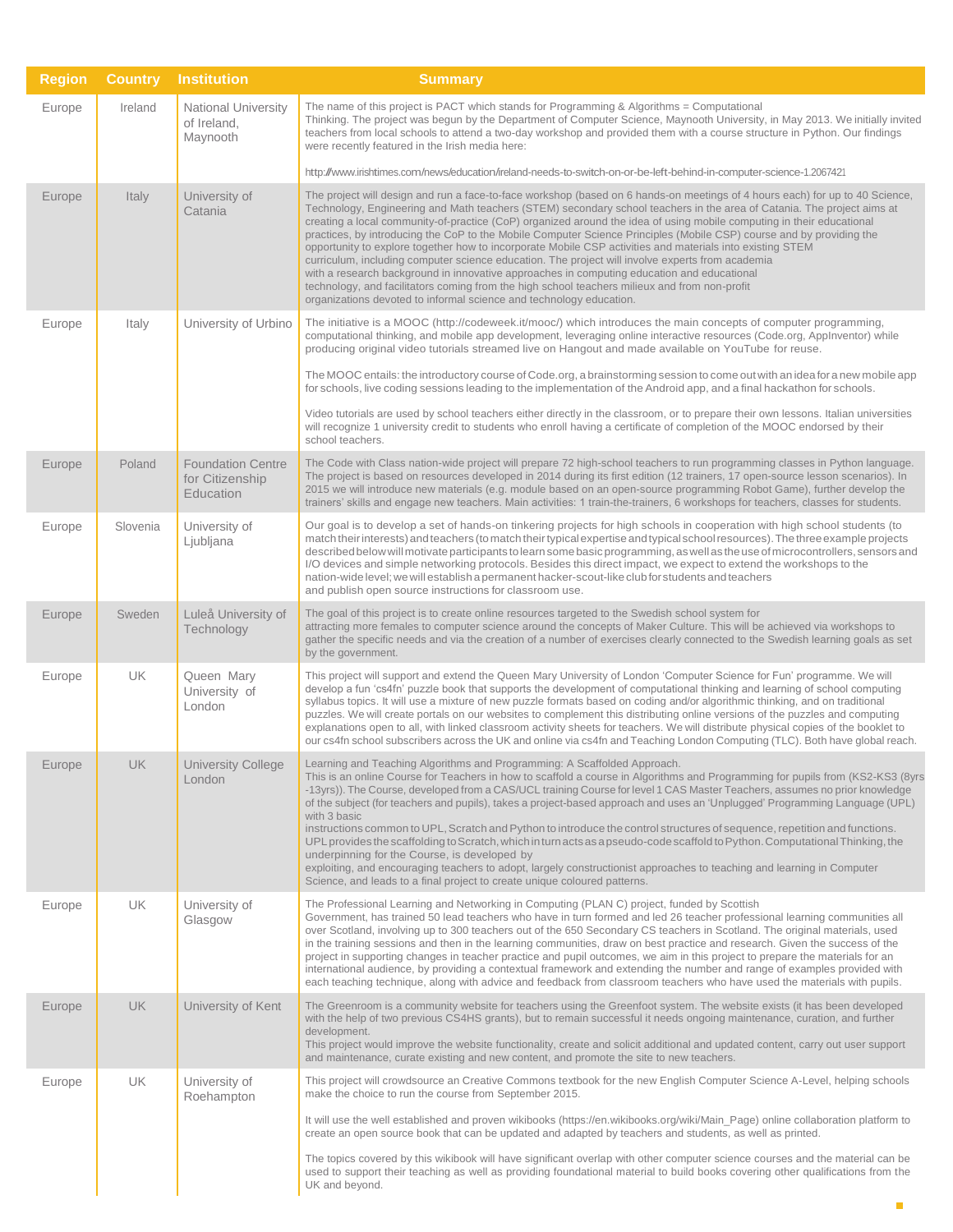|                       |         | <b>Region Country Institution</b>             | <b>Summary</b>                                                                                                                                                                                                                                                                                                                                                                                                                                                                 |
|-----------------------|---------|-----------------------------------------------|--------------------------------------------------------------------------------------------------------------------------------------------------------------------------------------------------------------------------------------------------------------------------------------------------------------------------------------------------------------------------------------------------------------------------------------------------------------------------------|
| <b>Middle</b><br>East | Armenia | Ayb Educational<br>Foundation / Ayb<br>School | Recently the "Ayb" Educational Foundation has initiated a "National Education Excellence Program" approved by the Ministry of<br>Education and Science of Armenia with the collaboration of the University of Cambridge and London Institute of Education. The<br>program aims to create an educational platform that will support Armenian teachers with a set of educational tools and curricula<br>developed and<br>studied at Ayb Learning Hub for the past several years. |
|                       |         |                                               | One of the main challenges of the program is the development of CS/CT centered interdisciplinary curricula that can be<br>successfully applied by teachers of various non CS subjects. Conducting efficient teacher training sessions will be crucial for<br>success.                                                                                                                                                                                                          |
|                       |         |                                               | We seek both financial support and professional advice for the development of our program.                                                                                                                                                                                                                                                                                                                                                                                     |

|        | 2014              |                                                                     |                                                                                                                                                                                                                                                            |  |  |
|--------|-------------------|---------------------------------------------------------------------|------------------------------------------------------------------------------------------------------------------------------------------------------------------------------------------------------------------------------------------------------------|--|--|
| Africa | Cameroon          | University of Buea                                                  | Teacher training workshop.                                                                                                                                                                                                                                 |  |  |
| Africa | Ethiopia          | <b>Hawassa University</b>                                           | 2 guidebooks for students and organise workshops including a special workshop for female students.                                                                                                                                                         |  |  |
| Africa | Ghana             | Ashesi University<br>College                                        | Workshop and and field trips.                                                                                                                                                                                                                              |  |  |
| Africa | Ghana             | Kwame Nkrumah<br>University of<br>Science and<br>Technology         | CS teacher training workshop                                                                                                                                                                                                                               |  |  |
| Africa | Kenya             | <b>Maseno University</b>                                            | A 3 day workshop, presentations from IT leaders on the value of a computer science degree, Saturday CS sessions and a 2-day<br>closing hack-a-thon.                                                                                                        |  |  |
| Africa | Nigeria           | American<br>University of<br>Nigeria                                | Training workshops on the SCRATCH Programming Environment (scrach.mit.edu) and a Technology Fair                                                                                                                                                           |  |  |
| Africa | Saudi Arabia      | Saudi Computer<br>Society/ King Saud<br>University                  | This two week workshop summer camp for 50 female Saudi students.                                                                                                                                                                                           |  |  |
| Africa | USA/Africa        | <b>Boston College</b>                                               | Mentorship, hands-on activities, presentations and discussions.                                                                                                                                                                                            |  |  |
| Europe | Czech<br>Republic | <b>Charles University</b><br>in Prague                              | An online CS textbook                                                                                                                                                                                                                                      |  |  |
| Europe | Finland           | University of<br>Jyväskylä                                          | The five-day Game Programming Summer Camp.                                                                                                                                                                                                                 |  |  |
| Europe | Germany           | Universität<br>Stuttgart                                            | Teacher training workshop with hands-on labs, a Computer Science Day, Girl's Day and School visits                                                                                                                                                         |  |  |
| Europe | Germany           | University of<br>Potsdam                                            | Provided an exemplary open source physical computing kit called "My Interactive Garden".                                                                                                                                                                   |  |  |
| Europe | Greece            | Hellenic Open<br>University                                         | A combination of "resource development" using Course Builder and "training workshops" to train<br>high school teachers to use Scratch.                                                                                                                     |  |  |
| Europe | Ireland           | <b>Trinity College</b><br><b>Dublin</b>                             | Three teacher development workshops, four programming workshops at the Science Gallery for<br>students from all-girl schools, using SCRATCH and school visits.                                                                                             |  |  |
| Europe | Romania           | Spiru Haret<br>University                                           | This project aims to offer 2 types of courses for students and teachers.                                                                                                                                                                                   |  |  |
| Europe | Romania           | <b>University</b><br>Politehnica of<br><b>Bucharest</b>             | A series of workshops will empower teachers to use Python.                                                                                                                                                                                                 |  |  |
| Europe | Spain             | Granada                                                             | A workshop for girls, tutorship via an online system that uses Moodle or Google Course Builder and a roundtable on career<br>options.                                                                                                                      |  |  |
| Europe | Spain             | Universitat<br>Politecnica de<br>Catalunya-<br><b>BarcelonaTech</b> | A 2 day 'Exploring informatics' Teacher Workshop, an Informatics Contest and an informatics online course.                                                                                                                                                 |  |  |
| Europe | Sweden            | Luleå University of<br>Technology                                   | 8 interactive workshops, several discussion meetings will be held with key decision makers on how to further introduce<br>Computer Science to the K12 schools and an open seminar to hold a debate about the importance of Computer Science in<br>schools. |  |  |
| Europe | <b>UK</b>         | <b>Durham University</b>                                            | To facilitate a new third year module "Computer Science Into Schools" which places computer science students into local<br>schools and provides "fun" hardware.                                                                                            |  |  |
| Europe | UK                | <b>Glyndwr University</b>                                           | A pan-Wales project running workshops simultaneously in: Wrexham, Bangor, Swansea and Cardiff.                                                                                                                                                             |  |  |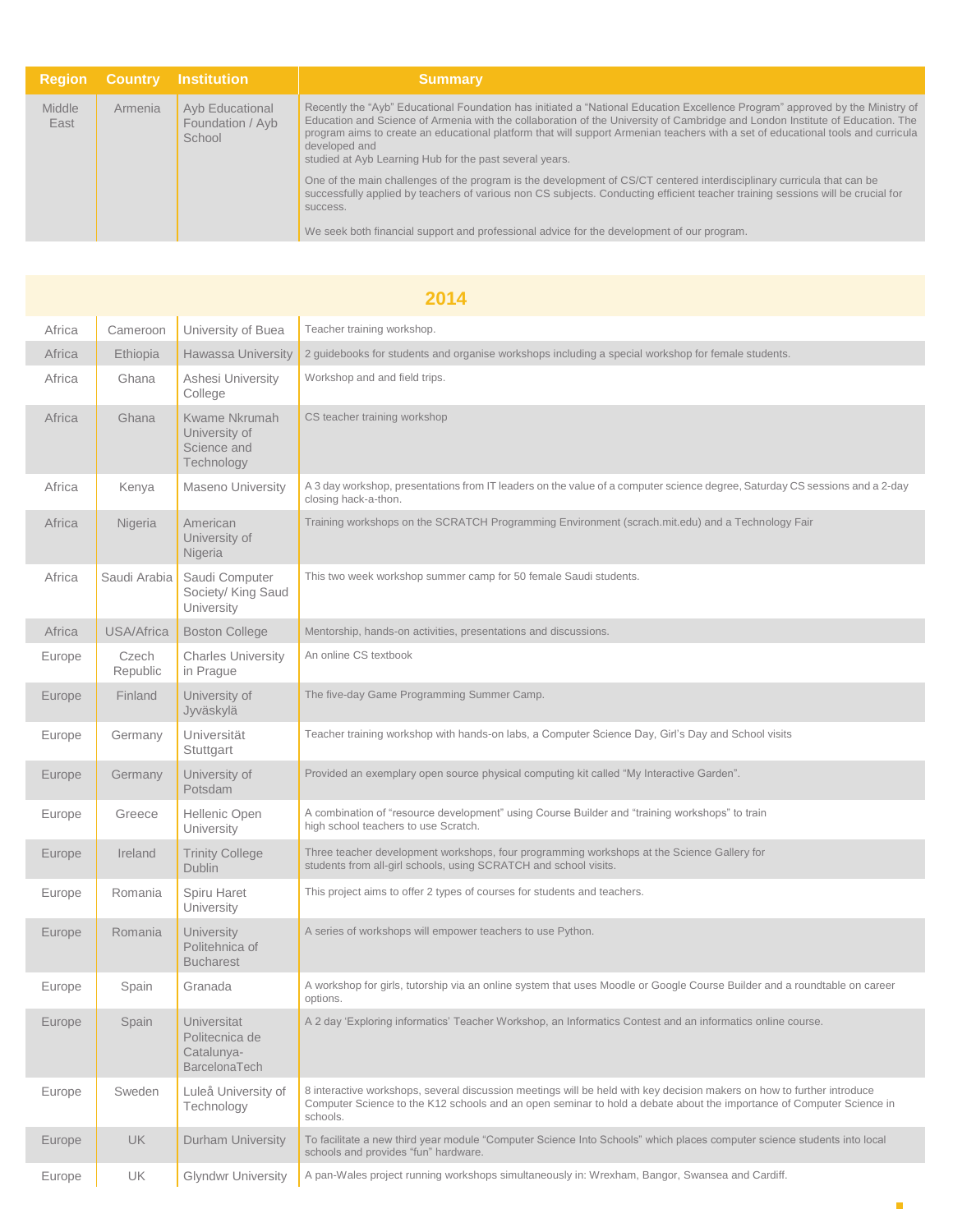| <b>Region</b>  | <b>Country</b> | Institution                           | <b>Summary</b>                                                                                                                                       |
|----------------|----------------|---------------------------------------|------------------------------------------------------------------------------------------------------------------------------------------------------|
| Europe         | <b>UK</b>      | Queen Mary<br>University of<br>London | Computer Science For Fun (cs4fn) produces a magazine and curriculum-linked fun, classroom-ready activities and will run a<br>programme of workshops. |
| Europe         | <b>UK</b>      | University of<br>Roehampton           | To deliver a single semester computing course, a website on 3D modelling and animation and free educational resources.                               |
| Middle<br>East | Cyprus         | European<br>University Cyprus         | A Training of Trainers course using the Lego NXT robotic platform and the Moodle e-learning platform.                                                |
| Middle<br>East | Israel         | Technion                              | A collaborative educational site (a structured-wiki platform) will be developed for the Israeli<br><b>Educational System.</b>                        |
| Middle<br>East | Russia         | <b>Innopolis University</b>           | Training for fifty teachers and a repository of successfully deployed STEM Robotics modules                                                          |

|        | 2013         |                                                       |                                                                                                                                                                                                                        |  |  |
|--------|--------------|-------------------------------------------------------|------------------------------------------------------------------------------------------------------------------------------------------------------------------------------------------------------------------------|--|--|
| Africa | Congo        | University of<br>Lubumbashi                           | 2 day workshop to CS teachers on new educational technologies and ICT tools to aid programming and 1 day workshop to 300<br>female students to introduce them to creative design activities and CS as a career option. |  |  |
| Africa | Gambia       | University of The<br>Gambia                           | A workshop to enhance and improve the knowledge content and the pedagogy of IT instructors in secondary schools in the<br>Gambia.                                                                                      |  |  |
| Africa | Kenya        | <b>Kabarak University</b>                             | Introduce mobile programming techniques and web technologies.                                                                                                                                                          |  |  |
| Africa | Kenya        | Strathmore<br>University                              | Workshop on SCRATCH, Google tools and Khan Academy tools                                                                                                                                                               |  |  |
| Africa | Nigeria      | African<br>University of<br>Science and<br>Technology | Introduce students to Python and Scratch.                                                                                                                                                                              |  |  |
| Africa | Nigeria      | Obafemi Awolowo<br>University                         | 12 day intensive mobile apps programming course                                                                                                                                                                        |  |  |
| Africa | Nigeria      | Osun State<br>University                              | 5 day Training/Workshop on Web Applications Development, e-Administration and eLearning<br>Management System for CS teachers                                                                                           |  |  |
| Africa | South Africa | University of South<br>Africa                         | Robotics Programming workshop                                                                                                                                                                                          |  |  |
| Africa | Uganda       | <b>Busitema University</b>                            | Three day computer teacher's workshop with industry professionals in attendance                                                                                                                                        |  |  |
| Africa | Uganda       | <b>Gulu University</b>                                | An online platform and training in using HTML5 and CSS3.                                                                                                                                                               |  |  |
| Europe | Denmark      | Aarhus University                                     | Teacher-training workshops exploring pedagogical content knowledge (PCK) and didactical principles (DP).                                                                                                               |  |  |
| Europe | Germany      | University of<br>Potsdam                              | Workshop promoting project based learning and programming                                                                                                                                                              |  |  |
| Europe | Germany      | University of<br>Stuttgart                            | Teacher CS workshops, school visits and a Computer Science Day event at the university                                                                                                                                 |  |  |
| Europe | Greece       | University of<br><b>Ioannina</b>                      | Workshop on "Educational Robotics Academy: Lego Mindstorm NXT" and "Android App Inventor Brings Computational Thinking<br>to K-12"                                                                                     |  |  |
| Europe | Greece       | University of<br>Piraeus                              | Workshop on how make students authors of their own games.                                                                                                                                                              |  |  |
| Europe | Ireland      | <b>Trinity College</b><br><b>Dublin</b>               | Social outreach programme, a nationwide schools transformation programme, research and CS<br>programming workshops                                                                                                     |  |  |
| Europe | Italy        | University of Torino                                  | Workshop on Open data.                                                                                                                                                                                                 |  |  |
| Europe | Poland       | <b>Nicolaus</b><br>Copernicus<br>University           | A workshop, the Polish Bebras website (an e-learning platform), competitions and e-learning courses on CS and CT topics.                                                                                               |  |  |
| Europe | Poland       | Poznan University<br>of Technology                    | Workshops, free online tools and tutorials for selected programming environments.                                                                                                                                      |  |  |
| Europe | Romania      | <b>PU Bucharest</b>                                   | Python for Teachers' Workshop and Robotics for Teachers and Students' Workshop                                                                                                                                         |  |  |
| Europe | Spain        | Polytechnic<br>University of<br>Catalonia (UPC)       | Teacher, robotics and programming CS4HS workshops                                                                                                                                                                      |  |  |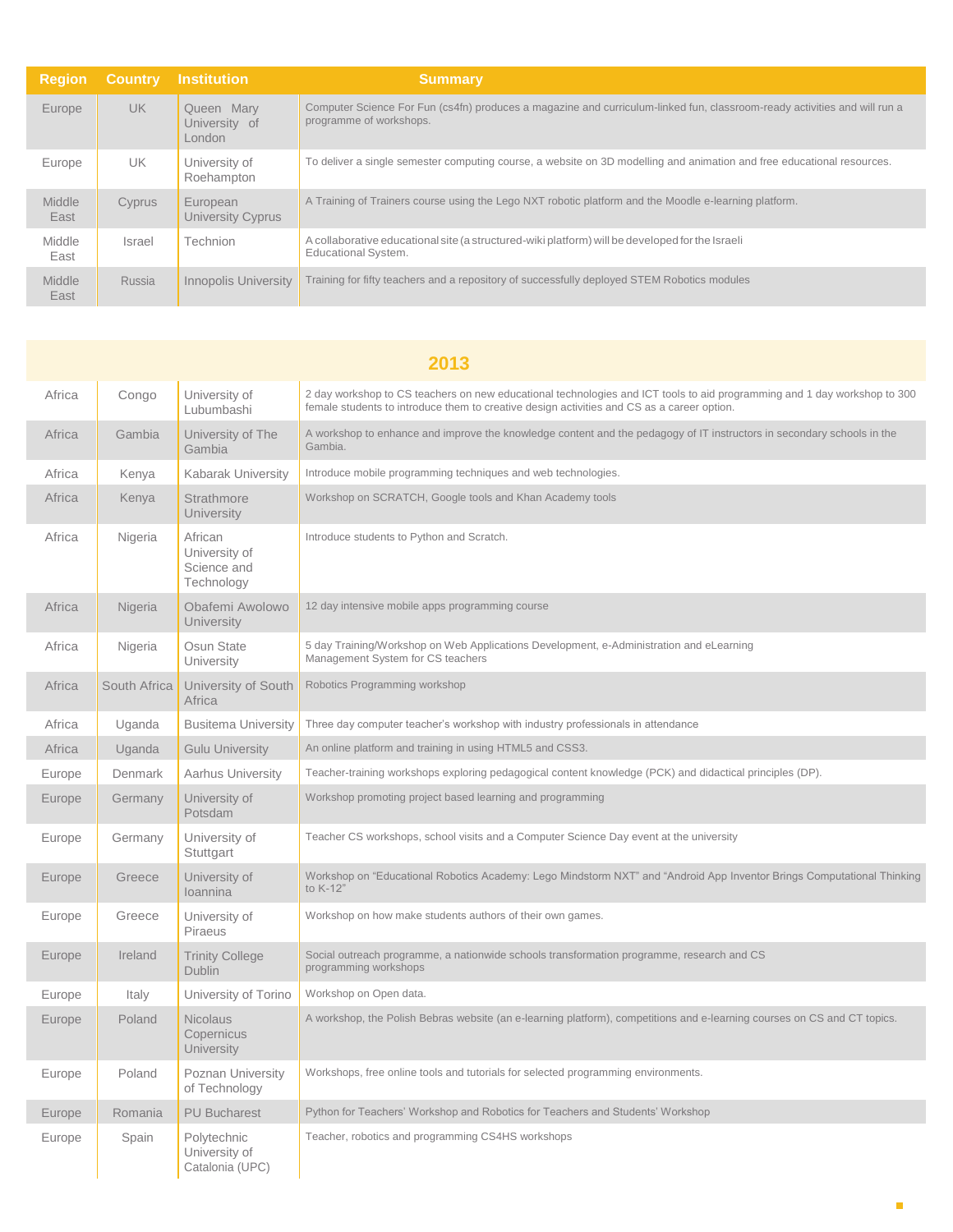| <b>Region</b>  | <b>Country</b>                 | <b>Institution</b>                    | <b>Summary</b>                                                                                                                                                                      |
|----------------|--------------------------------|---------------------------------------|-------------------------------------------------------------------------------------------------------------------------------------------------------------------------------------|
| Europe         | Switzerland                    | EPFL                                  | Workshops, programming and create interest in Cs as a career choice.                                                                                                                |
| Europe         | <b>UK</b>                      | Queen Mary<br>University of<br>London | Computer Science For Fun (cs4fn) activity and live events                                                                                                                           |
| Europe         | <b>UK</b>                      | <b>Teesside University</b>            | Workshop and give teachers access to key presentations from national figures in Computer Science<br>for Schools and crucial knowledge about the UK GCSE Controlled Assessment Task. |
| Europe         | <b>UK</b>                      | University of Kent                    | Teacher workshops and an online tutorial video series.                                                                                                                              |
| Europe         | <b>UK</b>                      | University of<br>Manchester           | Tutorials on Raspberry Pi workshops                                                                                                                                                 |
| Europe         | <b>UK</b>                      | University of<br>Warwick              | Supported MOOC course and CS4HS workshop                                                                                                                                            |
| Europe         | <b>UK</b>                      | University of<br>Worcester            | Computer programming and creative programming workshops                                                                                                                             |
| Middle<br>East | Egypt                          | <b>German University</b><br>in Cairo  | CSunplugged activities                                                                                                                                                              |
| Middle<br>East | Lebanon                        | Lebanese American<br>University       | Workshop on computational thinking and programming languages and hands-on tutorials<br>on programming.                                                                              |
| Middle<br>East | Lebanon                        | University of<br><b>Balamand</b>      | Workshop on Computational Mathematics                                                                                                                                               |
| Middle<br>East | Turkey                         | <b>Bogazici University</b>            | Project increasing teachers' awareness on computer programming and computer games.                                                                                                  |
| Middle<br>East | Turkey                         | Ozyegin University                    | Game Programming Workshop                                                                                                                                                           |
| Middle<br>East | <b>United Arab</b><br>Emirates | Abu Dhabi<br>University               | Workshop and a competition for all school teams to showcase and demo their SCRATCH creations.                                                                                       |

| 2012   |              |                                                                                |                                                                                                                   |  |  |
|--------|--------------|--------------------------------------------------------------------------------|-------------------------------------------------------------------------------------------------------------------|--|--|
| Africa | Cameroon     | University of<br>Yaounde                                                       | InfoEcole                                                                                                         |  |  |
| Africa | Ethiopia     | <b>Hawassa University</b>                                                      | Hawassa University CS4HS Workshop                                                                                 |  |  |
| Africa | Ghana        | University of Ghana                                                            | University of Ghana CS4HS Workshop                                                                                |  |  |
| Africa | Kenya        | Africa Nazarene<br>University                                                  | Jambo-CS4HS Workshop                                                                                              |  |  |
| Africa | Kenya        | Jomo Kenyatta<br>University                                                    | JKUAT's Computer Science Outreach Workshop for High Schools in Kenya                                              |  |  |
| Africa | Kenya        | <b>St Pauls University</b>                                                     | Teaching Computing Technologies to Transform Society [3TCS]                                                       |  |  |
| Africa | Kenya        | Strathmore<br>University                                                       | Strathmore University Rural Teachers' Workshop                                                                    |  |  |
| Africa | Morocco      | <b>ENST Morocco</b>                                                            | Computer Science Training Workshop for Physics, and Mathematics high school teachers in Tangier, Morocco (CSTWPM) |  |  |
| Africa | Nigeria      | African<br>University of<br>Science and<br>Technology                          | Building up Digital Aspirants Project                                                                             |  |  |
| Africa | Nigeria      | Benson Idahosa<br><b>University</b>                                            | Nigerian Secondary School Computation Skill - Teachers Upgrade Workshop                                           |  |  |
| Africa | Nigeria      | Covenant<br>University                                                         | Computer Science Inspire Programme for Secondary Schools (CSIP4SS), 2012                                          |  |  |
| Africa | Nigeria      | University of Ibadan                                                           | Google CS4HS Training Computer Science Trainers for Secondary Schools                                             |  |  |
| Africa | Saudi Arabia | King Saud<br>University                                                        | AlBiruni                                                                                                          |  |  |
| Africa | Senegal      | <b>Ecole Superiere</b><br>Multinationale des<br>Telecommunications.<br>Senegal | Python Goes To School                                                                                             |  |  |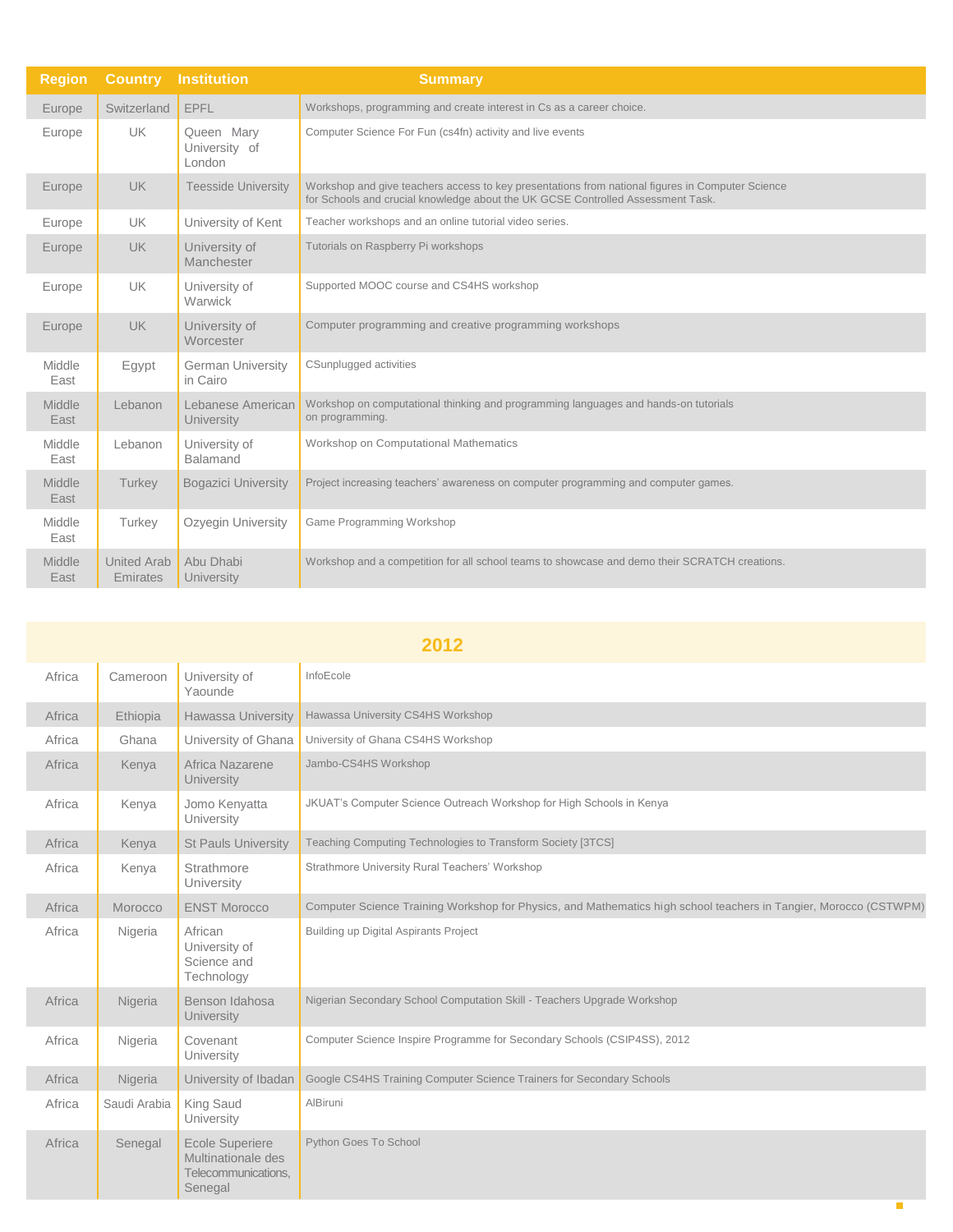| <b>Region</b> | <b>Country</b> | <b>Institution</b>                                              | <b>Summary</b>                                                                                                                      |
|---------------|----------------|-----------------------------------------------------------------|-------------------------------------------------------------------------------------------------------------------------------------|
| Africa        | Tanzania       | University of<br>Dodoma                                         | UDOM CS4HS 2012                                                                                                                     |
| Africa        | Uganda         | <b>Gulu University</b>                                          | Gulu University CS4HS Training Workshop for Northern Uganda Region                                                                  |
| Africa        | Uganda         | Makerere University                                             | Makerere University CS4HS Workshop                                                                                                  |
| Africa        | Uganda         | Mbara University of<br>Science and<br>Technology                | Mbarara University CS4HS Workshop: Empowering Secondary School Teachers to encourage students to embrace Computer<br><b>Studies</b> |
| Africa        | Uganda         | Uganda Christian<br>University                                  | Use of ICT to Enhance Learning of Science Subjects including Computer Science in<br>High School Workshop                            |
| Europe        | Denmark        | <b>Aarhus University</b>                                        | CreateIT - 3 workshops on the new computing subject in Danish high-schools                                                          |
| Europe        | France         | Grenoble INP-<br><b>Ensimag University</b>                      | Workshops on Android Programming with AppInventor                                                                                   |
| Europe        | Germany        | <b>RWTH Aachen</b><br>University                                | CS4HS Workshop: Innovative approaches to teach CS                                                                                   |
| Europe        | Germany        | University of<br>Munster                                        | CS4HS - IfA (Informatics for all - Informatik für alle) - 3 + 1 day workshop                                                        |
| Europe        | Germany        | University of<br>Stuttgart                                      | All Roads Lead to an Android App! A set of events and activities as part of CS4HS activities at the Universität Stuttgart           |
| Europe        | Greece         | <b>TEI of Crete</b>                                             | TEI of Crete CS4HS Workshop                                                                                                         |
| Europe        | Hungary        | Eötvös Loránd<br>University                                     | Eotvos Lorand University CS4HS Workshop                                                                                             |
| Europe        | Ireland        | Institute of Art.<br>Design and<br>Technology, Dun<br>Laoghaire | CS4HS Workshop                                                                                                                      |
| Europe        | Ireland        | <b>Trinity College</b><br><b>Dublin</b>                         | Trinity College CS4HS Workshop                                                                                                      |
| Europe        | Italy          | Sapienza University<br>of Rome                                  | Sapienza University of Rome CS4HS Workshop                                                                                          |
| Europe        | Italy          | University of Torino                                            | University of Torino CS4HS Workshop                                                                                                 |
| Europe        | Lithuania      | <b>Vilnius University</b>                                       | CS4HS Bebras Workshop                                                                                                               |
| Europe        | Netherlands    | <b>TU Delft</b>                                                 | Delft University for Teachers Workshops                                                                                             |
| Europe        | Poland         | Poznan University<br>of Technology                              | Poznan University of Technology CS4HS Workshop                                                                                      |
| Europe        | Poland         | University of<br>Warsaw                                         | University of Warsaw CS4HS Workshop                                                                                                 |
| Europe        | Romania        | Politehnica<br>University of<br>Timisoara                       | University of Timisoara CS4HS Workshop                                                                                              |
| Europe        | Romania        | <b>PU Bucharest</b>                                             | University Politehnica Bucharest CS4HS Workshop                                                                                     |
| Europe        | Romania        | <b>PU Bucharest</b>                                             | University Politehnica Bucharest CS4HS Workshop                                                                                     |
| Europe        | Spain          | Polytechnic<br>University of<br>Catalonia (UPC)                 | Explorant la Informàtica (Exploring Informatics)                                                                                    |
| Europe        | Switzerland    | <b>EPFL</b>                                                     | Building and Programming a Robot in Classroom                                                                                       |
| Europe        | Switzerland    | ETH Zurich                                                      | Swiss Day of Computer Science Education (German acronym: STIU)                                                                      |
| Europe        | UK             | Anglia Ruskin<br>University                                     | Python School Advanced Workshops                                                                                                    |
| Europe        | <b>UK</b>      | Queen Mary<br>University of<br>London                           | Computer Science For Fun (cs4fn)                                                                                                    |
| Europe        | UK.            | University of Kent                                              | Greenfoot Workshop and Support                                                                                                      |
| Europe        | UK             | University of<br>Worcester                                      | Computational Thinking: Support for KS4 Learners and Teachers                                                                       |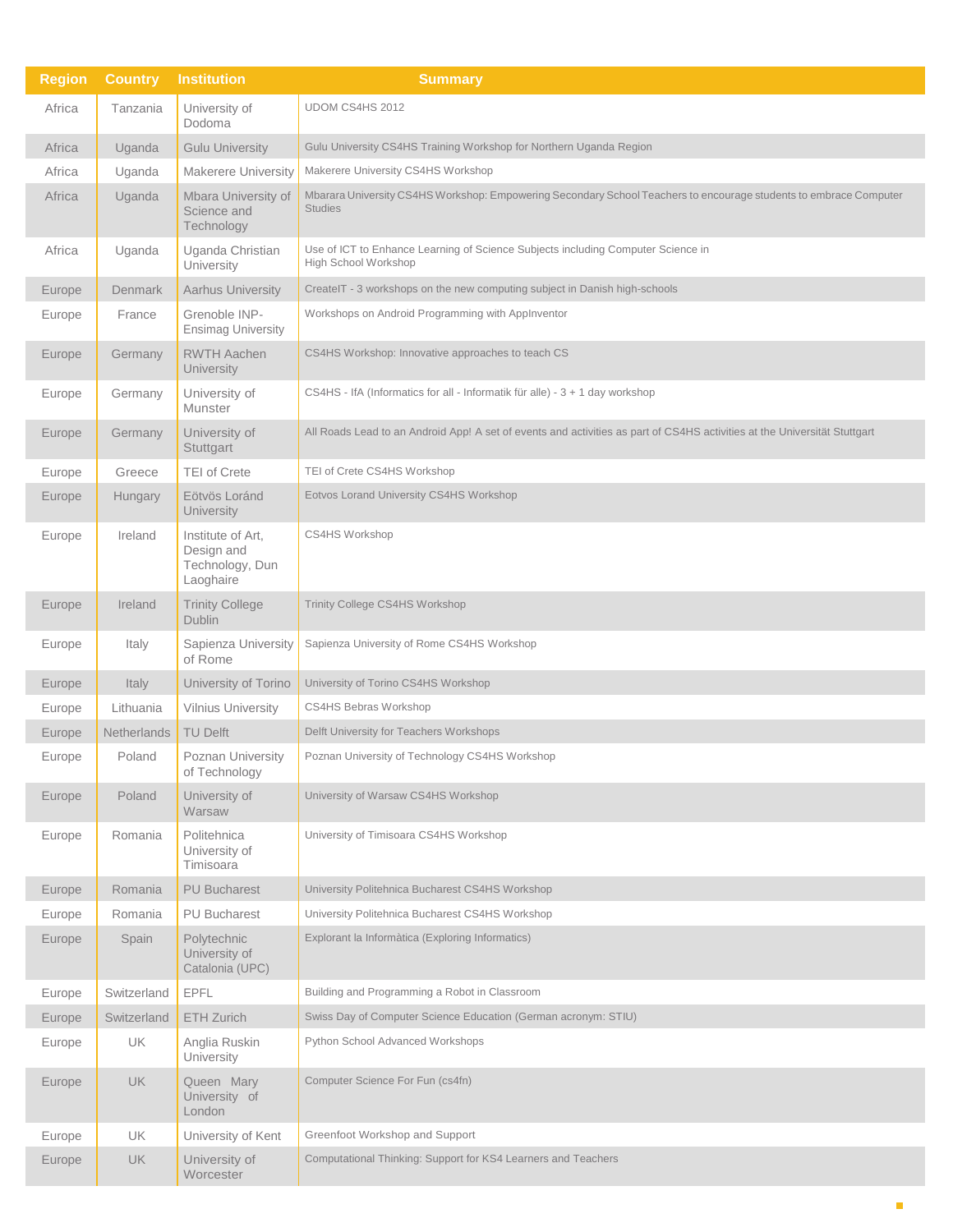| <b>Region</b>         | <b>Country</b> | <b>Institution</b>                            | <b>Summary</b>                          |
|-----------------------|----------------|-----------------------------------------------|-----------------------------------------|
| Middle<br>East        | Egypt          | Arab Academy for<br>Science and<br>Technology | Illuminating the Computer Science World |
| <b>Middle</b><br>East | <b>Israel</b>  | <b>Technion</b>                               | Technion CS4HS Workshop                 |
| Middle<br>East        | Jordan         | Jordan<br>University of<br>Science and Tech   | <b>JUST CS4HS Workshop</b>              |
| Middle<br>East        | Lebanon        | American<br>University of Beirut              | <b>CS Blossoms</b>                      |
| Middle<br>East        | Turkey         | <b>Bogazici University</b>                    | CS4HS @ Bogazici                        |
| <b>Middle</b><br>East | Turkey         | Ozyegin University                            | RoboKamp 2012                           |

| 2011           |                   |                                                                     |                                                       |
|----------------|-------------------|---------------------------------------------------------------------|-------------------------------------------------------|
| Africa         | Kenya             | Strathmore<br>University                                            | Strathmore University Nairobi CS4HS Workshop          |
| Africa         | Morocco           | <b>Ecole Superieure</b><br>des Nouvelles<br>Technologies<br>Morocco | Computer Science workshops in partnership with Google |
| Europe         | Czech<br>Republic | <b>Czech Technical</b><br>University                                | Czech Technical University CS4HS Workshop             |
| Europe         | Germany           | <b>RWTH Aachen</b><br>University                                    | <b>Bright Brains in Computer Science</b>              |
| Europe         | Germany           | <b>TU Munich</b>                                                    | Research workshop                                     |
| Europe         | Germany           | University of<br>Osnabrueck                                         | University of Osnabrueck CS4HS Workshop               |
| Europe         | Germany           | University of<br>Stuttgart                                          | CS4HS program                                         |
| Europe         | Ireland           | <b>Trinity College</b><br><b>Dublin</b>                             | <b>Trinity College CS4HS Workshop</b>                 |
| Europe         | Ireland           | University College<br>Dublin                                        | Computer Science Summer School                        |
| Europe         | Italy             | Sapienza University<br>of Rome                                      | Sapienza University of Rome CS4HS Workshop            |
| Europe         | Italy             | University of Milan                                                 | Kangaroo                                              |
| Europe         | Poland            | University of<br>Warsaw                                             | University of Warsaw CS4HS Workshop                   |
| Europe         | Spain             | Polytechnic<br>University of<br>Catalonia (UPC)                     | CS4HS at FIB                                          |
| Europe         | Spain             | Universidad Rey<br>Juan Carlos Calle<br>Tulipan                     | FesTICva                                              |
| Europe         | Switzerland       | EPFL                                                                | Google CS4HS Program                                  |
| Europe         | <b>UK</b>         | Queen Mary<br>University of<br>London                               | Computer Science For Fun (cs4fn)                      |
| Europe         | UK                | University of Kent                                                  | Greenfoot Workshop and Support                        |
| Europe         | <b>UK</b>         | University of<br>Manchester                                         | Animation 10                                          |
| Middle<br>East | Israel            | <b>IDC</b> Herzliya                                                 | IDC Herzliya CS4HS Workshop                           |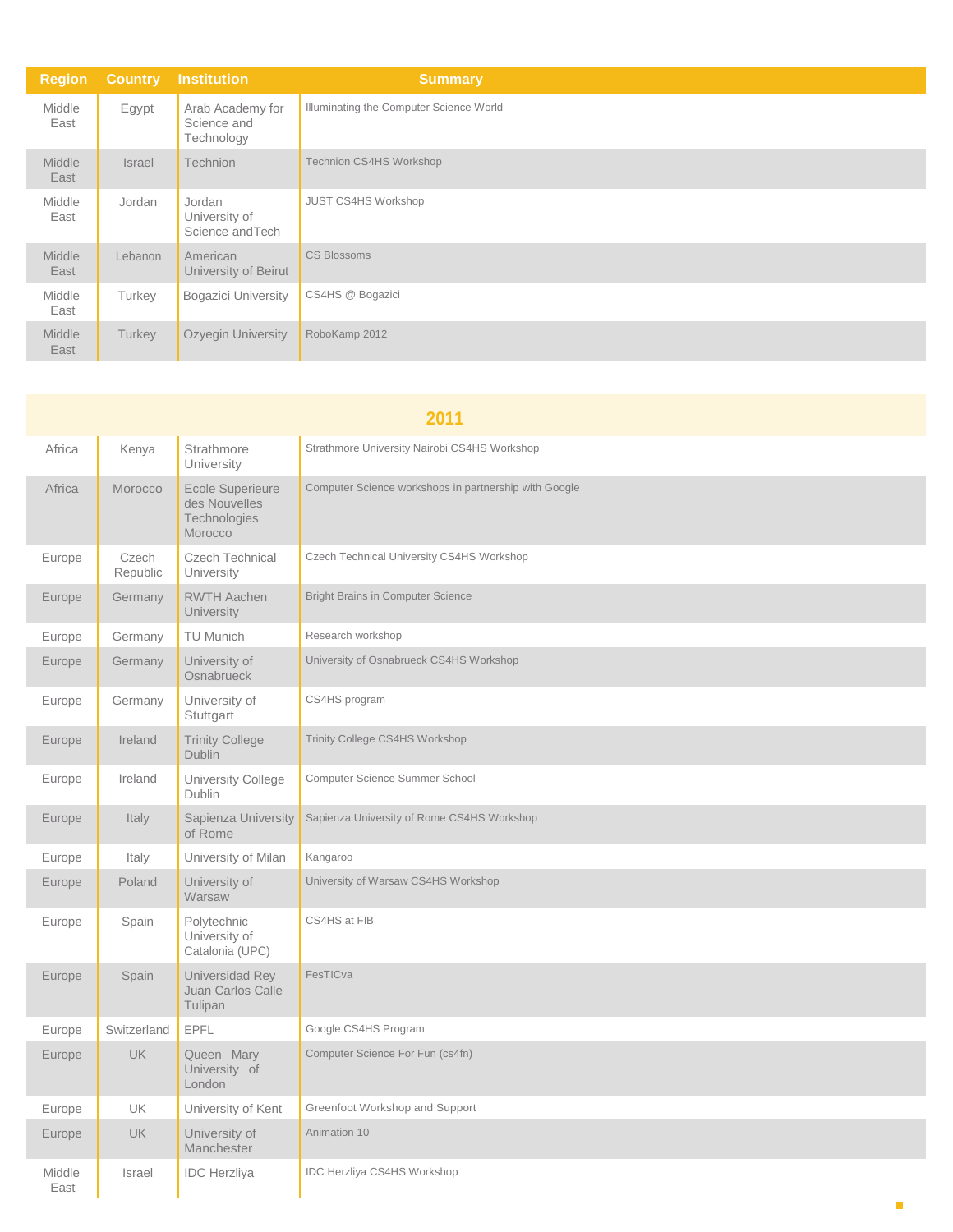|                | <b>Region Country Institution</b> |                                  | <b>Summary</b>                                                      |
|----------------|-----------------------------------|----------------------------------|---------------------------------------------------------------------|
| Middle<br>East | Lebanon                           | University of<br><b>Balamand</b> | Computer Science Experience & Contest for High School Students 2011 |
| Middle<br>East | Saudi Arabia King Saud            | University                       | CS4HS@KSU in Saudi Arabia                                           |

| 2010           |              |                                                      |                                                                                                            |
|----------------|--------------|------------------------------------------------------|------------------------------------------------------------------------------------------------------------|
| Africa         | South Africa | University of Cape<br>Town                           | Project Umonya                                                                                             |
| Africa         | Uganda       | <b>Makerere University</b>                           | Grassroot approach to improve the quality of applicants of computing programs at<br>Makerere University    |
| Europe         | Germany      | <b>RWTH Aachen</b><br>University                     | <b>Bright Brains in Computer Science</b>                                                                   |
| Europe         | Germany      | University of<br>Stuttgart                           | CS4HS-UniS2010                                                                                             |
| Europe         | Ireland      | <b>Trinity College</b><br><b>Dublin</b>              | Computer programming outreach workshops for students and teachers - using the B2C model                    |
| Europe         | Ireland      | <b>University College</b><br>Dublin                  | UCD Computer Science Summer School - incorporating ICSP and CSiC                                           |
| Europe         | Italy        | Bertinoro<br>International Center<br>for Informatics | Bertinoro International Center for Informatics CS4HS Workshop                                              |
| Europe         | Norway       | Oslo University                                      | ENTER UIO (ENTER University of Oslo)                                                                       |
| Europe         | Poland       | University of<br>Warsaw                              | Mastering programming skills - workshops for teachers                                                      |
| Europe         | Switzerland  | <b>EPFL</b>                                          | Increasing the interest of young girls for ICT and engineering fields "Building and programming robots"    |
| Europe         | Switzerland  | ETH Zurich                                           | ABZ Ausbildung- und Beratungszentrum fuer Informatikunterricht                                             |
| Europe         | <b>UK</b>    | Queen Mary<br>University of<br>London                | Computer Science For Fun (cs4fn)                                                                           |
| Europe         | <b>UK</b>    | University of<br>Manchester                          | The UK Schools Computer Animation Competition                                                              |
| Middle<br>East | Israel       | Technion                                             | High School Computer Science Female Students' Visits in Google: Impressions, Conceptions and<br>Influences |

| 2009   |             |                                         |                                                                                                    |
|--------|-------------|-----------------------------------------|----------------------------------------------------------------------------------------------------|
| Europe | Germany     | University of<br><b>Bremen</b>          | FRESH-ROBOTS                                                                                       |
| Europe | Germany     | University of<br>Stuttgart              | CS4HS-UniS2009                                                                                     |
| Europe | Ireland     | <b>Trinity College</b><br><b>Dublin</b> | <b>TCD SCSS Student Recruitment</b>                                                                |
| Europe | Ireland     | University College<br><b>Dublin</b>     | Computer Science in the Classroom (CSiC) and Introduction to Computer Science & Programming (ICSP) |
| Europe | Norway      | Oslo University                         | <b>TENK</b>                                                                                        |
| Europe | Switzerland | EPFL                                    | Assembling and programming Robots                                                                  |
| Europe | UK.         | Heriot-Watt<br>University               | Look to the Future: A one day conference for Scottish computing educators                          |
| Europe | <b>UK</b>   | Queen Mary<br>University of<br>London   | Expanding the Google-cs4fn partnership                                                             |